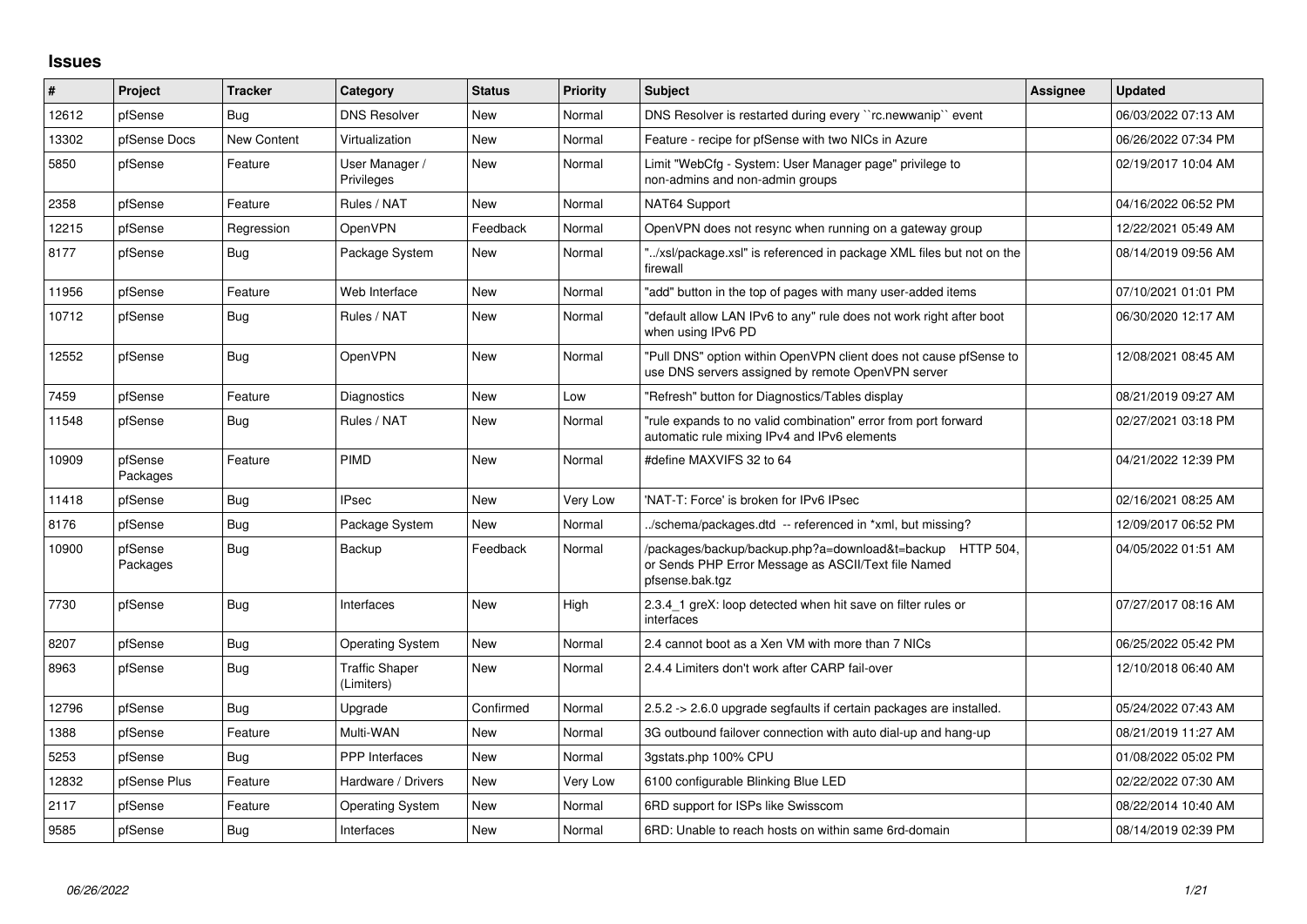| $\vert$ # | Project             | Tracker    | Category              | <b>Status</b> | <b>Priority</b> | <b>Subject</b>                                                                                                      | <b>Assignee</b> | <b>Updated</b>      |
|-----------|---------------------|------------|-----------------------|---------------|-----------------|---------------------------------------------------------------------------------------------------------------------|-----------------|---------------------|
| 9749      | pfSense<br>Packages | Feature    | Status Monitoring     | New           | Normal          | 95th percentile missing for quality in monitoring                                                                   |                 | 09/12/2019 10:39 AM |
| 7899      | pfSense             | <b>Bug</b> | Traffic Shaper (ALTQ) | New           | Normal          | a floating 'match' rule on LAN does not put traffic from a broswer on<br>a clientpc into a shaper queue             |                 | 09/28/2017 09:16 AM |
| 1924      | pfSense             | Feature    | Captive Portal        | New           | Normal          | Ability of CP's allowed IP addresses to use aliases                                                                 |                 | 07/26/2018 04:28 AM |
| 12665     | pfSense             | Feature    | Rules / NAT           | New           | Normal          | Ability to add custom pf rules from the GUI                                                                         |                 | 01/07/2022 09:30 AM |
| 7405      | pfSense             | Feature    | DHCP (IPv4)           | New           | Normal          | Ability to add dhcp host reservations from "Diagnostics -> ARP<br>table"                                            |                 | 10/12/2020 08:22 AM |
| 8532      | pfSense             | Feature    | OpenVPN               | New           | Low             | Ability to add metric to pushed routes                                                                              |                 | 05/22/2018 07:45 AM |
| 8236      | pfSense             | Feature    | <b>DNS Resolver</b>   | New           | Normal          | Ability to configure "forward-first" and "forward-host" options for<br>more robust domain overrides in DNS Resolver |                 | 12/26/2017 01:26 AM |
| 2218      | pfSense             | Feature    | CARP                  | New           | Normal          | Ability to delay CARP master status at boot time                                                                    |                 | 03/03/2021 11:57 AM |
| 855       | pfSense             | Feature    | Multi-WAN             | New           | Normal          | Ability to selectively kill states on gateways recovery                                                             |                 | 03/11/2022 08:30 AM |
| 7495      | pfSense             | Feature    | <b>DNS Resolver</b>   | New           | Low             | Ability to set TTL for local for Unbound host overrides and dhcp<br>leases                                          |                 | 03/06/2018 09:46 AM |
| 628       | pfSense             | Feature    | Web Interface         | New           | Low             | Ability to specify listen IP address of management services (SSH,<br>web interface)                                 |                 | 07/09/2021 01:21 PM |
| 9725      | pfSense<br>Packages | Feature    | <b>ACME</b>           | New           | Very Low        | Ability to use template variables in acme package                                                                   |                 | 09/04/2019 07:12 AM |
| 3185      | pfSense             | Feature    | DHCP (IPv6)           | New           | Normal          | Accommodate a DHCPv6 failover-like mechanism                                                                        |                 | 11/24/2017 10:44 AM |
| 8213      | pfSense<br>Packages | <b>Bug</b> | haproxy               | New           | Normal          | acl src file not populated from alias                                                                               |                 | 12/21/2017 02:02 PM |
| 9299      | pfSense<br>Packages | Feature    | <b>ACME</b>           | New           | Normal          | ACME package : Automate add/remove firewall rule for port<br>forwarding                                             |                 | 01/30/2019 10:09 PM |
| 9833      | pfSense<br>Packages | Feature    | <b>ACME</b>           | New           | Normal          | ACME: add ability to use custom ACME server                                                                         |                 | 04/07/2022 11:31 AM |
| 8560      | pfSense<br>Packages | <b>Bug</b> | <b>ACME</b>           | New           | Normal          | ACME: can't update DNS records in DNSMadeEasy registar for<br>several domains with different API keys/ids           |                 | 06/08/2018 01:28 PM |
| 8285      | pfSense             | <b>Bug</b> | Web Interface         | New           | Normal          | Actions on stale data may result in catastrophic results                                                            |                 | 01/16/2018 08:08 PM |
| 12570     | pfSense Docs        | Correction | General               | New           | Normal          | Active appliance list missing 6100                                                                                  |                 | 12/06/2021 11:41 AM |
| 13136     | pfSense<br>Packages | Feature    | pfBlockerNG           | New           | Normal          | Add crypt0rr DNS-over-HTTPS (DOH) provider list feeds                                                               |                 | 05/07/2022 02:27 AM |
| 96        | pfSense             | Feature    | Rules / NAT           | New           | Normal          | Add "All local networks" to source and destination drop down boxen<br>in firewall rules                             |                 | 02/06/2016 04:53 AM |
| 8224      | pfSense<br>Packages | Feature    | FreeRADIUS            | New           | Normal          | Add "OU" field to FreeRADIUS page                                                                                   |                 | 02/21/2018 12:53 AM |
| 12162     | pfSense Docs        | Todo       | Products              | New           | Normal          | Add "usb reset" as possible solution for non-booting flash drives on<br>the SG-1100                                 |                 | 10/07/2021 02:19 PM |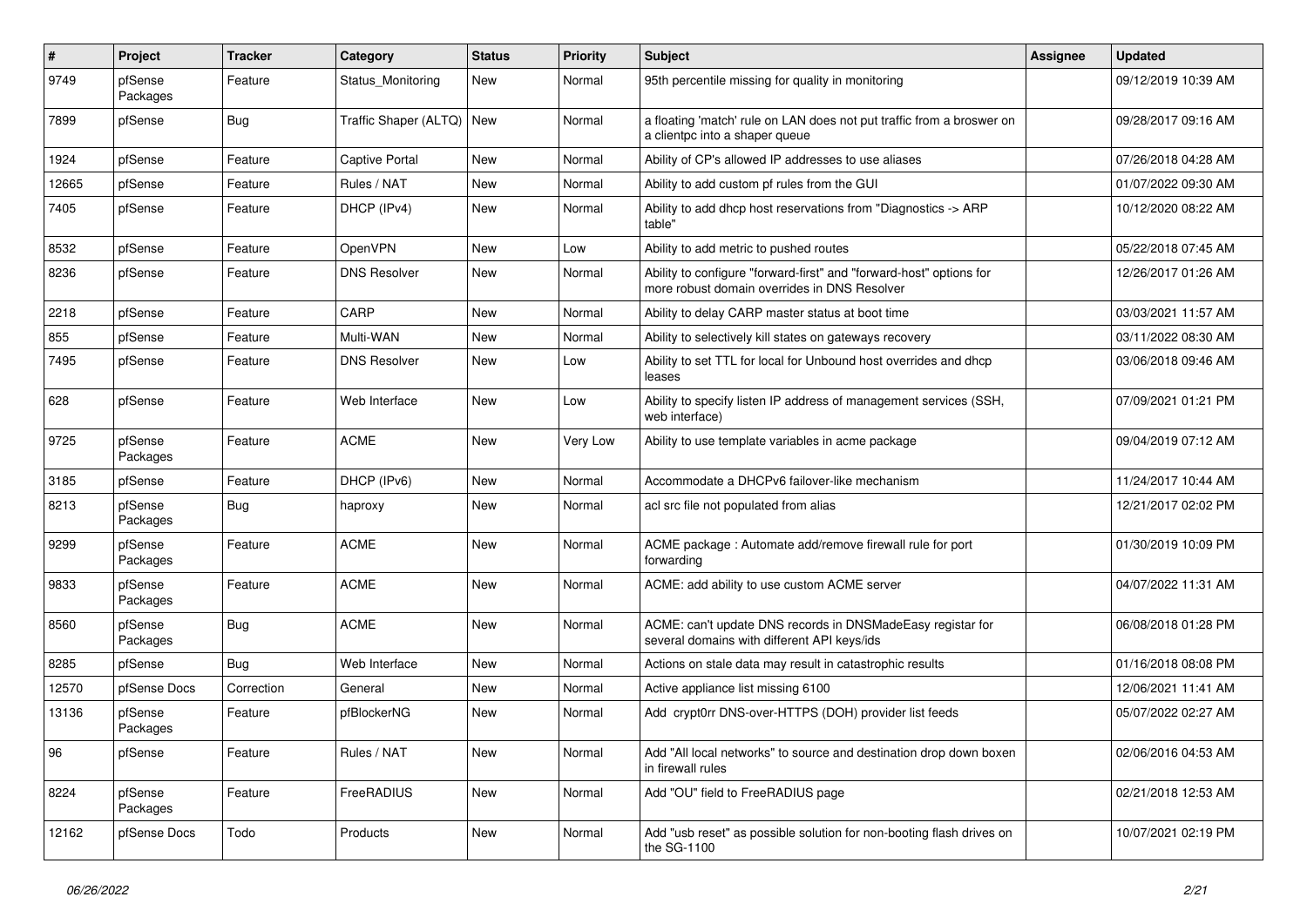| $\sharp$ | Project             | <b>Tracker</b>     | Category                | <b>Status</b> | <b>Priority</b> | <b>Subject</b>                                                                               | <b>Assignee</b> | <b>Updated</b>      |
|----------|---------------------|--------------------|-------------------------|---------------|-----------------|----------------------------------------------------------------------------------------------|-----------------|---------------------|
| 12025    | pfSense             | Todo               | Web Interface           | New           | Very Low        | Add 1:1 Validation to Notify Someone They are 1:1 NAT'ing an<br>Interface Address            |                 | 06/11/2021 10:05 AM |
| 12546    | pfSense Plus        | Feature            | Authentication          | New           | Normal          | Add 2FA Support to pfSense Plus Local Database Authentication                                |                 | 06/25/2022 05:30 PM |
| 5474     | pfSense             | Feature            | Interfaces              | New           | Normal          | Add 802.1x configuration to wired interfaces.                                                |                 | 03/16/2016 04:32 PM |
| 4776     | pfSense             | Feature            | <b>Wireless</b>         | New           | Normal          | Add 802.1x dynamic vlan support                                                              |                 | 10/02/2020 07:42 AM |
| 7888     | pfSense             | Feature            | Package System          | New           | Normal          | Add a button in package manager GUI to upgrade all packages                                  |                 | 09/28/2017 05:50 AM |
| 7761     | pfSense             | Feature            | Rules / NAT             | New           | Normal          | Add a way to match on IPv6 proto=0 (hop-by-hop header extension)                             |                 | 08/13/2019 03:49 PM |
| 6917     | pfSense             | Feature            | Upgrade                 | New           | Normal          | Add ability to choose from what IP/IFACE you search for updates                              |                 | 11/11/2016 09:51 AM |
| 6038     | pfSense             | Feature            | Interfaces              | New           | Normal          | Add ability to configure which interface is chosen for defining<br>hostname IP in /etc/hosts |                 | 07/07/2017 09:56 AM |
| 12190    | pfSense             | Feature            | Rules / NAT             | New           | Normal          | Add ability to reference ipv6 prefix in firewall rules and aliases                           |                 | 08/05/2021 01:47 PM |
| 12551    | pfSense             | Feature            | <b>DNS Resolver</b>     | <b>New</b>    | Low             | Add ability to set DNS resolver search domain list                                           |                 | 12/01/2021 11:18 AM |
| 11156    | pfSense<br>Packages | Feature            | pfBlockerNG             | New           | Normal          | Add an option include subdomains for the noAAAA feature                                      |                 | 12/11/2020 10:19 AM |
| 12300    | pfSense             | Feature            | Hardware / Drivers      | New           | Normal          | Add Aquantia Atlantic driver to pfsense                                                      |                 | 09/14/2021 06:49 AM |
| 10466    | pfSense<br>Packages | Feature            | Suricata                | New           | Low             | Add checkbox to Suricata blocked host view to resolve all resolvable<br>IP's automatically   |                 | 02/02/2022 06:04 PM |
| 12564    | pfSense             | Feature            | Aliases / Tables        | New           | Low             | add column to show that an Alias is in use by or not                                         |                 | 12/04/2021 07:25 PM |
| 10962    | pfSense             | Feature            | Dynamic DNS             | New           | Normal          | Add Cpanel support for Dynamic DNS Clients                                                   |                 | 12/28/2020 01:56 PM |
| 9912     | pfSense<br>Packages | Feature            | ntop                    | New           | Normal          | add custom DPI to ntopng                                                                     |                 | 11/18/2019 10:57 AM |
| 10395    | pfSense             | Feature            | Dashboard               | <b>New</b>    | Low             | Add Dashboard System Information support for more PC Engines<br>APU boards                   |                 | 02/17/2022 01:02 AM |
| 12097    | pfSense<br>Packages | Feature            | pfBlockerNG             | New           | Normal          | Add dnsbl and geoip logs to system log                                                       |                 | 07/06/2021 01:25 PM |
| 12805    | pfSense Docs        | <b>New Content</b> | General                 | New           | Very Low        | Add documentation about what triggers a notfication                                          |                 | 02/15/2022 05:10 PM |
| 11369    | pfSense             | Feature            | <b>Operating System</b> | New           | Low             | add Enabling IPv6 Source Address Validation support                                          |                 | 02/04/2021 10:03 AM |
| 3899     | pfSense             | Feature            | Web Interface           | <b>New</b>    | Normal          | Add feature to allow reordering of <package> items in config.xml</package>                   |                 | 09/27/2014 04:40 PM |
| 13201    | pfSense<br>Packages | Feature            | pfBlockerNG             | New           | Normal          | Add FireHol Security IP Feeds                                                                |                 | 05/23/2022 06:34 AM |
| 12465    | pfSense<br>Packages | Feature            | haproxy                 | New           | Normal          | Add forwardfor advanced usecases                                                             |                 | 10/16/2021 07:35 PM |
| 7720     | pfSense             | Feature            | Hardware / Drivers      | New           | Normal          | Add general watchdog kernel modules (like ichwd) and watchdogd<br>support in the GUI.        |                 | 08/19/2019 01:20 PM |
| 8372     | pfSense             | Feature            | Logging                 | New           | Normal          | add gui setting to adjust refresh rate for dynamic firewall logs                             |                 | 08/14/2019 10:31 AM |
| 4628     | pfSense             | Feature            | Web Interface           | New           | Normal          | Add GUI to manage loader tunables (e.g. loader.conf.local)                                   |                 | 09/16/2015 04:28 PM |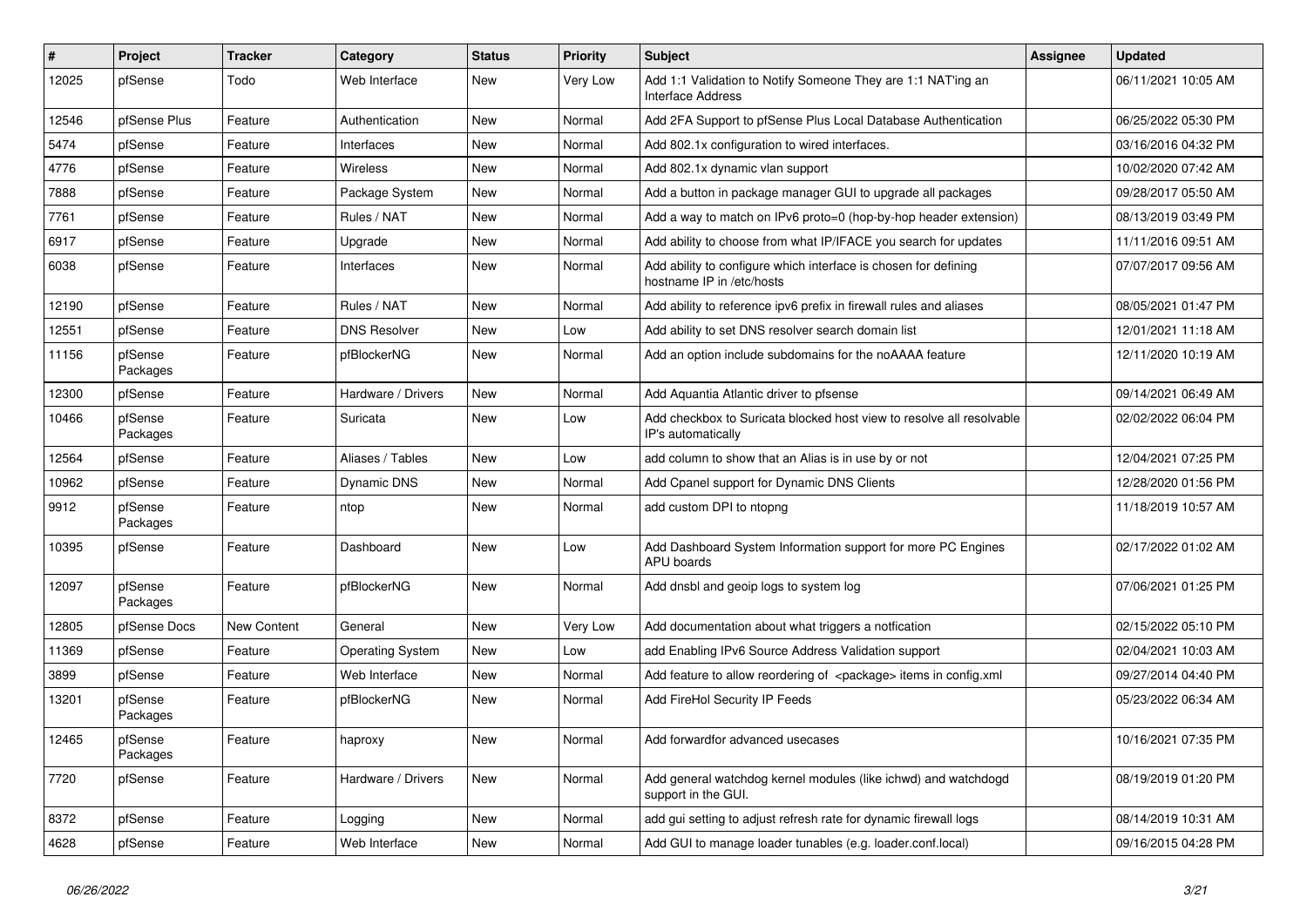| #     | Project             | <b>Tracker</b> | Category                    | <b>Status</b> | <b>Priority</b> | <b>Subject</b>                                                                                      | <b>Assignee</b> | <b>Updated</b>      |
|-------|---------------------|----------------|-----------------------------|---------------|-----------------|-----------------------------------------------------------------------------------------------------|-----------------|---------------------|
| 13244 | pfSense             | Feature        | Web Interface               | New           | Normal          | Add help text under Timezone settings in the GUI                                                    |                 | 06/03/2022 01:00 PM |
| 6412  | pfSense             | Feature        | <b>Operating System</b>     | <b>New</b>    | Normal          | Add includedir directive for /var/etc/xinet.d to xinetd configuration                               |                 | 08/13/2019 01:23 PM |
| 12711 | pfSense<br>Packages | Feature        | Telegraf                    | New           | Normal          | Add InfluxDB V2 support                                                                             |                 | 01/21/2022 02:54 AM |
| 746   | pfSense             | Feature        | Rules / NAT                 | New           | Normal          | Add interface group to source/dest drop downs                                                       |                 | 07/19/2010 05:10 PM |
| 12459 | pfSense             | Todo           | <b>Virtual IP Addresses</b> | New           | Normal          | Add IP Alias subnet input validation                                                                |                 | 10/15/2021 09:35 AM |
| 7626  | pfSense             | Feature        | Interfaces                  | New           | Normal          | Add IPoE support for WAN                                                                            |                 | 01/01/2022 12:31 AM |
| 9798  | pfSense<br>Packages | Feature        | pfBlockerNG                 | New           | Normal          | add ipv4 and ipv6 dnscrypt-resolvers feeds                                                          |                 | 10/14/2021 09:48 AM |
| 11703 | pfSense<br>Packages | Feature        | <b>FRR</b>                  | New           | Normal          | add Krill and Routinator support BGP RPKI                                                           |                 | 03/18/2021 07:47 PM |
| 12370 | pfSense             | Feature        | Rules / NAT                 | New           | Low             | Add limiters to Queue column on firewall rule list                                                  |                 | 09/14/2021 07:37 AM |
| 5307  | pfSense             | Feature        | <b>RRD Graphs</b>           | New           | Low             | Add logarithmic scale option to RRD graphs                                                          |                 | 10/14/2015 07:37 AM |
| 1136  | pfSense             | Feature        | Rules / NAT                 | <b>New</b>    | Normal          | Add logic to automatically avoid route-to for static route networks                                 |                 | 10/09/2018 05:11 AM |
| 12860 | pfSense<br>Packages | Feature        | New Package<br>Request      | <b>New</b>    | Normal          | add mmc-utils package to all images                                                                 |                 | 02/24/2022 07:18 AM |
| 8099  | pfSense<br>Packages | Feature        | Telegraf                    | New           | Normal          | Add more configuration flexibility to Telegraf                                                      |                 | 08/13/2019 09:39 AM |
| 8558  | pfSense             | Feature        | Web Interface               | New           | Normal          | Add more table sorting in various UI pages                                                          |                 | 08/21/2019 09:14 AM |
| 290   | pfSense             | Feature        | Multi-WAN                   | New           | Low             | Add Multi-WAN awareness to UPnP                                                                     |                 | 01/06/2016 05:24 PM |
| 753   | pfSense             | Feature        | OpenVPN                     | New           | Normal          | Add OpenVPN foreign option support                                                                  |                 | 09/02/2019 10:38 AM |
| 13009 | pfSense             | Feature        | OpenVPN                     | New           | Normal          | Add option for multiple remote addresses to OpenVPN Client                                          |                 | 03/31/2022 12:42 PM |
| 7800  | pfSense             | Feature        | Logging                     | New           | Normal          | Add option for state logging                                                                        |                 | 08/13/2019 03:51 PM |
| 7686  | pfSense<br>Packages | Feature        | haproxy                     | New           | Normal          | Add option in HAProxy to configure SSL defaults based on the<br>Mozilla SSL Configuration Generator |                 | 08/16/2019 01:09 PM |
| 11056 | pfSense             | Feature        | Interfaces                  | <b>New</b>    | Normal          | Add option to disable flow-control on interfaces in GUI                                             |                 | 11/11/2020 04:41 PM |
| 4098  | pfSense             | Feature        | Authentication              | New           | Normal          | Add option to force a password change on login                                                      |                 | 08/21/2019 10:31 AM |
| 12329 | pfSense<br>Packages | Feature        | Avahi                       | <b>New</b>    | Normal          | Add optional floating firewall rules for IPv4 and IPv6                                              |                 | 02/09/2022 04:43 PM |
| 8330  | pfSense             | Feature        | DHCP (IPv4)                 | New           | Normal          | add options for ddns-local-address statements                                                       |                 | 04/27/2021 12:31 PM |
| 3882  | pfSense             | Feature        | Web Interface               | New           | Normal          | Add OUI database to the base system, remove dependency on<br>nmap                                   |                 | 03/08/2018 06:44 PM |
| 10547 | pfSense<br>Packages | Feature        | New Package<br>Request      | New           | Normal          | Add package addrwatch. Addrwatch is like arpwatch but works with<br>ipv4 and ipv6                   |                 | 05/11/2020 09:20 AM |
| 9315  | pfSense<br>Packages | Feature        | New Package<br>Request      | New           | Normal          | Add Package: dnscrypt-proxy                                                                         |                 | 03/05/2021 02:38 AM |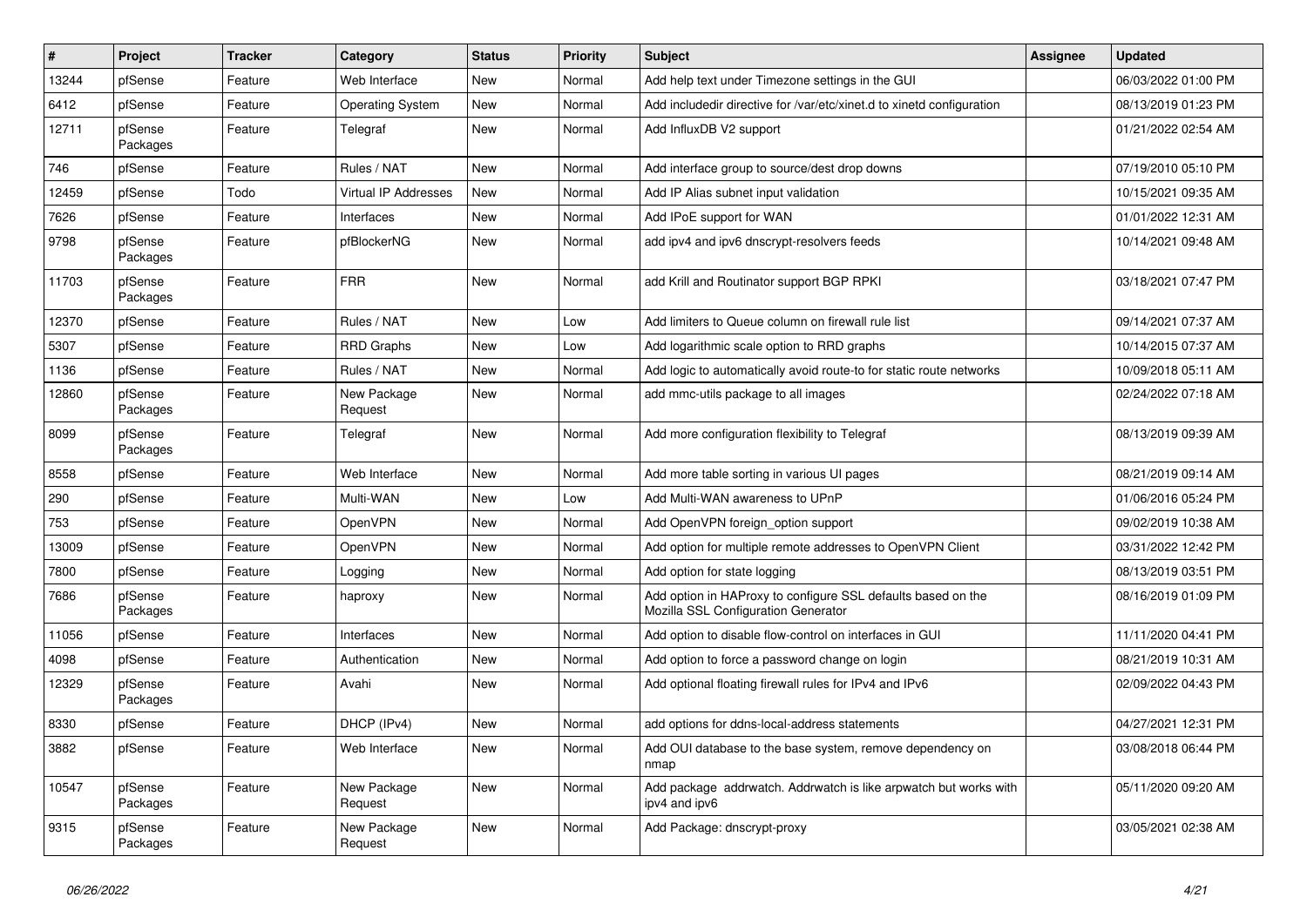| $\sharp$ | Project             | <b>Tracker</b> | Category                | <b>Status</b>                 | <b>Priority</b> | <b>Subject</b>                                                                               | Assignee | <b>Updated</b>      |
|----------|---------------------|----------------|-------------------------|-------------------------------|-----------------|----------------------------------------------------------------------------------------------|----------|---------------------|
| 2771     | pfSense             | Feature        | Rules / NAT             | New                           | Normal          | Add packet tracing simulator                                                                 |          | 08/13/2019 12:24 PM |
| 10839    | pfSense             | Feature        | Traffic Shaper (ALTQ)   | <b>New</b>                    | Normal          | Add popular messengers to the Traffic Shaper Wizard                                          |          | 08/18/2020 10:07 AM |
| 5360     | pfSense             | Feature        | UPnP/NAT-PMP            | New                           | Normal          | Add possibility to configure independent "UPnP & NAT-PMP"<br>instances                       |          | 10/31/2015 04:25 AM |
| 8216     | pfSense<br>Packages | Feature        | Telegraf                | New                           | Normal          | Add prometheus output for telegraf                                                           |          | 09/09/2020 05:33 AM |
| 6804     | pfSense             | Feature        | Diagnostics             | New                           | Very Low        | Add row counter into Diagnostics -> Edit File                                                |          | 08/20/2019 03:44 PM |
| 9060     | pfSense             | Feature        | Logging                 | <b>New</b>                    | Normal          | add rule name filtering field for firewall log viewer                                        |          | 08/14/2019 12:38 PM |
| 4997     | pfSense             | Feature        | Rules / NAT             | New                           | Normal          | Add setting option to choose default log action for new firewall rules                       |          | 08/20/2019 03:29 PM |
| 9044     | pfSense<br>Packages | Feature        | New Package<br>Request  | New                           | Normal          | Add SoftEther                                                                                |          | 11/02/2019 10:51 AM |
| 9222     | pfSense             | Feature        | Authentication          | New                           | Normal          | Add sshguard log when release an IP                                                          |          | 08/14/2019 01:00 PM |
| 13058    | pfSense             | Todo           | Rules / NAT             | New                           | Normal          | Add static routes and directly connected networks back to policy<br>route negation rules     |          | 04/13/2022 08:05 AM |
| 5525     | pfSense             | Feature        | OpenVPN                 | New                           | Normal          | Add static routes for OpenVPN client remote peer addresses when<br>using non-default WANs    |          | 11/25/2015 08:44 AM |
| 12507    | pfSense<br>Packages | Bug            | softflowd               | <b>Pull Request</b><br>Review | Normal          | Add support for bi-directional flows in softflowd                                            |          | 11/11/2021 03:53 AM |
| 13296    | pfSense             | Feature        | DHCP (IPv6)             | New                           | Normal          | Add support for DHCP6 OPTION_PD_EXCLUDE (RFC 6603)                                           |          | 06/24/2022 10:10 PM |
| 12286    | pfSense<br>Packages | Bug            | FreeRADIUS              | New                           | Normal          | Add support for ntlm auth in LDAP                                                            |          | 08/20/2021 08:27 AM |
| 13260    | pfSense             | Feature        | Authentication          | New                           | Normal          | Add support for OpenVPN static-challenge                                                     |          | 06/09/2022 02:04 PM |
| 10600    | pfSense<br>Packages | Feature        | pfBlockerNG             | New                           | Normal          | Add support for pfBlockerNG "Action list" feature                                            |          | 08/10/2020 02:39 AM |
| 11931    | pfSense<br>Packages | Feature        | <b>ACME</b>             | New                           | Normal          | Add support for validating a domain's ownership via Google Cloud<br>Cloud DNS                |          | 02/15/2022 03:18 AM |
| 9238     | pfSense<br>Packages | Feature        | New Package<br>Request  | New                           | Normal          | Add support for Zerotier                                                                     |          | 05/17/2021 01:58 PM |
| 12139    | pfSense             | Feature        | <b>DNS Forwarder</b>    | New                           | Normal          | Add support in for specifying a DNSMASQ configuration file                                   |          | 07/16/2021 09:45 PM |
| 10223    | pfSense             | Feature        | Interfaces              | New                           | Normal          | Add the ability to create additional loopback interfaces                                     |          | 12/15/2020 04:35 PM |
| 12521    | pfSense             | Feature        | <b>Operating System</b> | New                           | Very Low        | Add the BBR2, QUIC, RACK Congestion Control (CC) protocols                                   |          | 11/15/2021 07:40 AM |
| 7922     | pfSense             | Feature        | Rules / NAT             | New                           | Normal          | Add the option to select the ISP IPv6 Delegated Prefix as a<br>destination in firewall rules |          | 10/10/2017 06:36 PM |
| 12882    | pfSense<br>Packages | Feature        | pfBlockerNG             | Feedback                      | Normal          | Add the option to specify CURLOPT INTERFACE in pfBlockerNG<br>IPv4/IPv6 lists                |          | 03/24/2022 11:16 AM |
| 12676    | pfSense             | Feature        | Rules / NAT             | New                           | Normal          | Add the Tagged option on the Port Forward rules edit page                                    |          | 01/11/2022 05:52 AM |
| 4374     | pfSense             | Feature        | Notifications           | New                           | Low             | Add timestamps to notification e-mails                                                       |          | 02/05/2015 12:43 AM |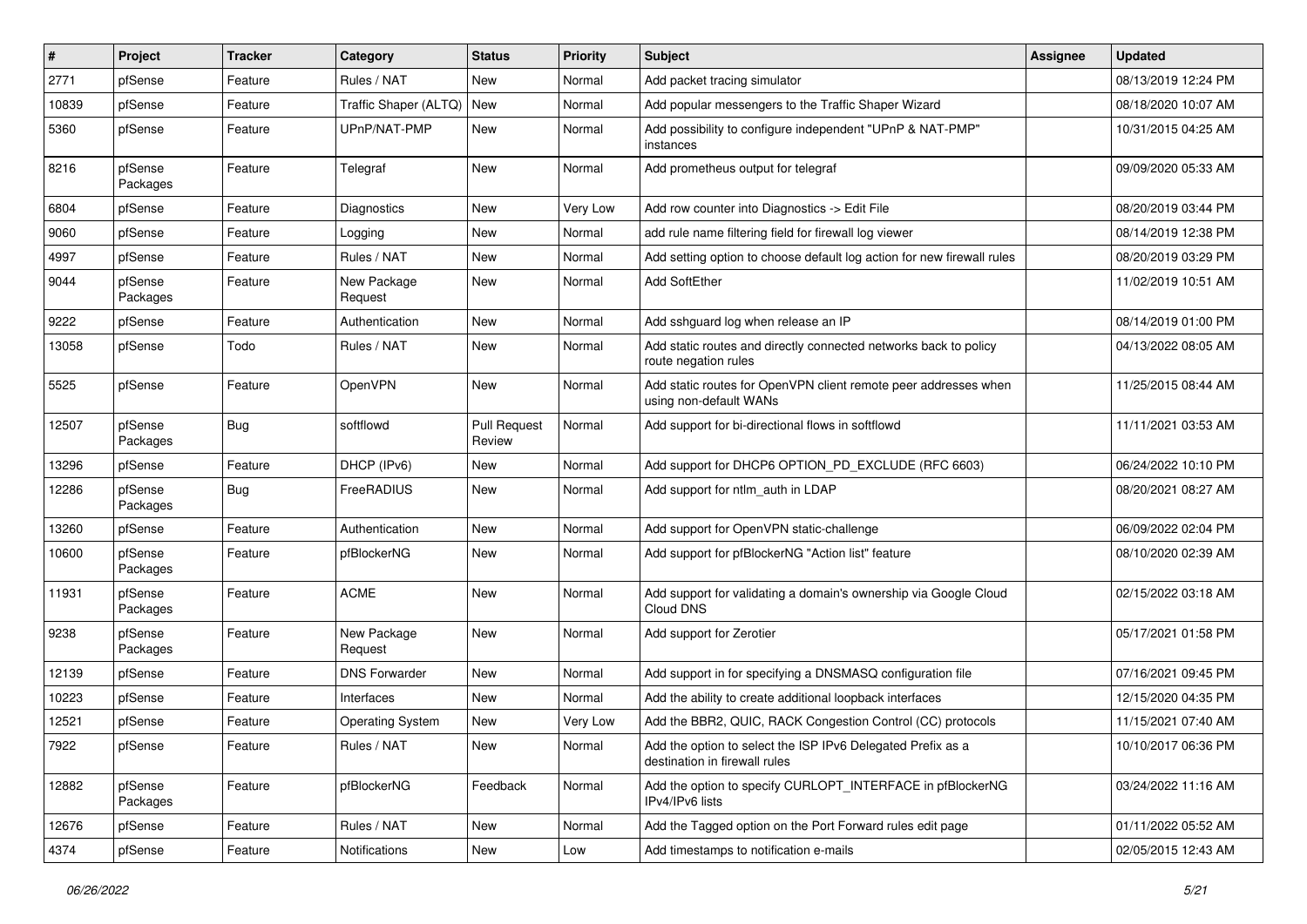| #     | Project             | <b>Tracker</b> | Category                 | <b>Status</b> | <b>Priority</b> | <b>Subject</b>                                                                                                   | Assignee | <b>Updated</b>      |
|-------|---------------------|----------------|--------------------------|---------------|-----------------|------------------------------------------------------------------------------------------------------------------|----------|---------------------|
| 10514 | pfSense             | Feature        | Web Interface            | New           | Normal          | Add to every page an unparsed Notes field for administrative<br>reference                                        |          | 04/30/2020 06:32 PM |
| 9800  | pfSense             | Feature        | Hardware / Drivers       | New           | Normal          | Add toggle for net.isr.dispatch=deferred in GUI                                                                  |          | 09/29/2019 06:18 AM |
| 7181  | pfSense             | Feature        | Rules / NAT              | New           | Low             | Add Top and Add Bottom on Seperator                                                                              |          | 08/21/2019 08:55 AM |
| 9591  | pfSense             | Feature        | Rules / NAT              | <b>New</b>    | Normal          | Add under firewall rules a search box                                                                            |          | 08/14/2019 02:39 PM |
| 12457 | pfSense Docs        | Todo           | Packages                 | New           | Very Low        | Add UPS Configuration Recipes for apcupsd and nut UPS<br>Packages with Common Brand Units                        |          | 10/18/2021 08:37 AM |
| 7852  | pfSense             | Feature        | <b>DNS Resolver</b>      | New           | Normal          | Add views support to Unbound GUI                                                                                 |          | 09/11/2017 12:26 PM |
| 8161  | pfSense<br>Packages | Feature        | FreeRADIUS               | New           | Very Low        | Add virtual server support to FreeRadius                                                                         |          | 12/05/2017 01:57 PM |
| 12905 | pfSense             | Bug            | Web Interface            | New           | Normal          | Add VLAN Re-assignment to Import Interface Mismatch Wizard                                                       |          | 03/07/2022 08:05 AM |
| 11732 | pfSense Plus        | Feature        | Hardware / Drivers       | New           | Normal          | Add VXLAN Support to pfSense Plus                                                                                |          | 03/15/2022 02:35 AM |
| 11280 | pfSense             | Todo           | WireGuard                | <b>New</b>    | Normal          | Add WireGuard to ALTQ list                                                                                       |          | 04/27/2021 12:32 PM |
| 12859 | pfSense<br>Packages | Feature        | Zabbix                   | New           | Normal          | Add Zabbix 6.0 LTS (agent and proxy) packages                                                                    |          | 02/23/2022 07:11 AM |
| 10265 | pfSense<br>Packages | Bug            | <b>Notes</b>             | New           | Very Low        | Adding a Note with malformed title will force system restore                                                     |          | 02/27/2020 10:12 AM |
| 11410 | pfSense<br>Packages | Feature        | New Package<br>Request   | New           | Normal          | adding bpytop (former Bashtop)                                                                                   |          | 07/26/2021 12:33 PM |
| 6517  | pfSense             | Bug            | <b>IPsec</b>             | Confirmed     | Normal          | Adding mobile IPsec phase 2 entries requires restart of strongswan                                               |          | 06/21/2016 11:04 PM |
| 12658 | pfSense<br>Packages | Feature        | darkstat                 | New           | Normal          | Adding prometheus metrics to darkstat                                                                            |          | 05/27/2022 09:44 PM |
| 4899  | pfSense             | Feature        | DHCP (IPv4)              | New           | Normal          | Additional BOOTP/DHCP Options should allow a force option                                                        |          | 01/02/2018 02:24 PM |
| 790   | pfSense             | Feature        | Operating System         | <b>New</b>    | Normal          | Advanced options for dnsclient (resolv.conf)                                                                     |          | 04/21/2022 12:39 PM |
| 13074 | pfSense Plus        | Bug            | Cryptographic<br>Modules | New           | Normal          | AES-GCM with SafeXcel on Netgate 2100 causes MBUF overload                                                       |          | 06/12/2022 11:14 AM |
| 9654  | pfSense             | Bug            | <b>DNS Resolver</b>      | New           | Normal          | After reboot, the DNS resolver must be restarted before it will<br>advertise the ipv6 DNS address of the router. |          | 11/20/2020 03:12 AM |
| 11493 | pfSense<br>Packages | Bug            | Zabbix                   | New           | Very Low        | After upgrade zabbix proxy wont start                                                                            |          | 02/21/2021 05:31 AM |
| 12708 | pfSense             | Bug            | Aliases / Tables         | New           | Normal          | alias with non resolving DNS entry breaks underlying pf table                                                    |          | 02/20/2022 06:13 PM |
| 4195  | pfSense             | Feature        | Aliases / Tables         | New           | Low             | Aliases: sections                                                                                                |          | 08/21/2019 11:01 AM |
| 6457  | pfSense             | Feature        | Installer                | New           | Normal          | Allow ability to configure AWS EC2 AMI via userdata                                                              |          | 09/21/2020 02:54 PM |
| 946   | pfSense             | Feature        | <b>IPsec</b>             | New           | Normal          | Allow aliases to be used to define IPsec phase 2 networks                                                        |          | 04/21/2022 12:39 PM |
| 4989  | pfSense             | Feature        | <b>IPsec</b>             | New           | Normal          | Allow all valid strongswan remote gateway options in gui                                                         |          | 08/20/2015 02:57 PM |
| 3862  | pfSense             | Feature        | <b>IGMP Proxy</b>        | New           | Normal          | Allow configuration of IGMP proxy's 'quickleave' parameter from the<br>web interface                             |          | 04/05/2016 03:24 AM |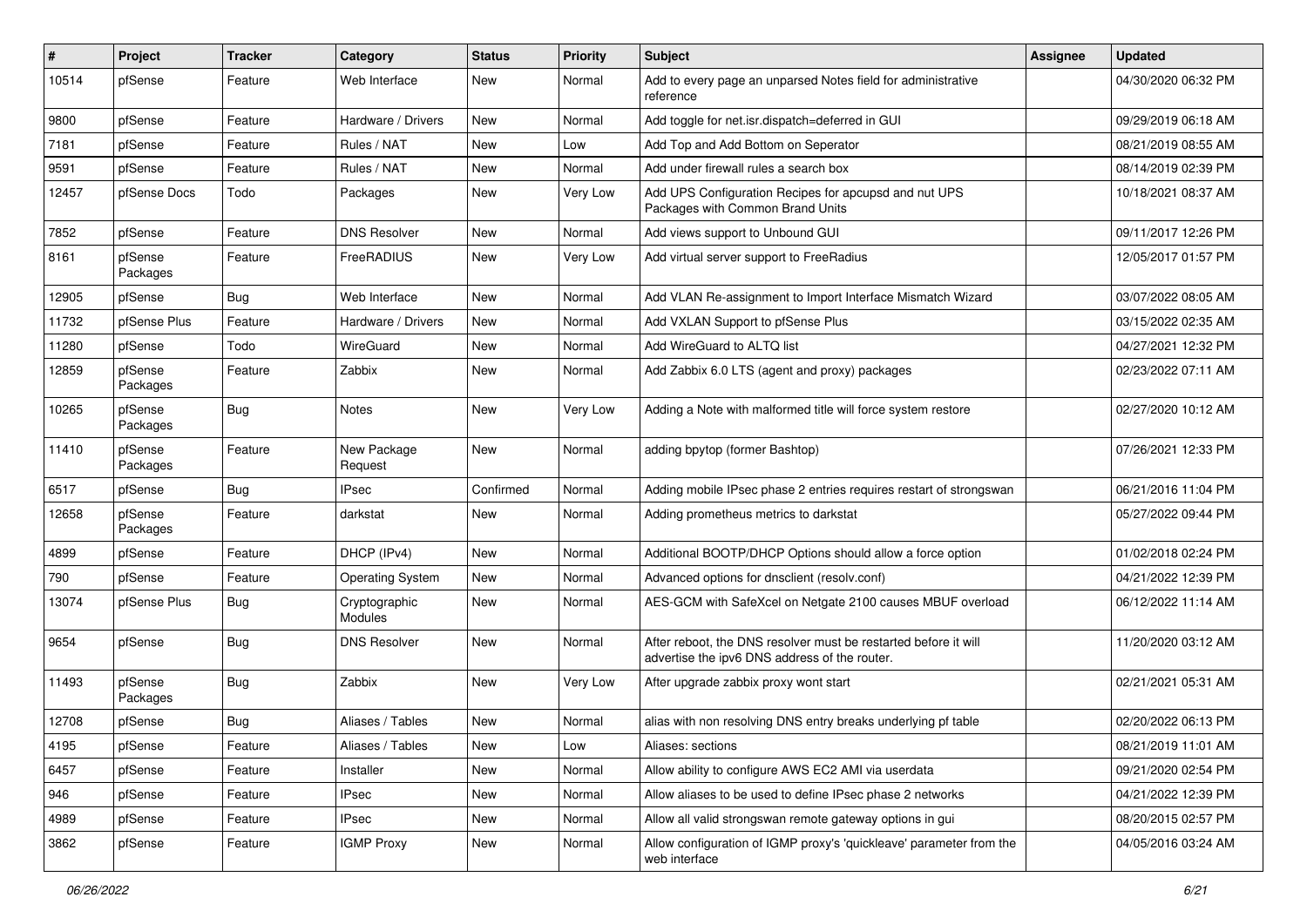| #     | Project             | <b>Tracker</b> | Category              | <b>Status</b> | Priority | <b>Subject</b>                                                                       | <b>Assignee</b> | <b>Updated</b>      |
|-------|---------------------|----------------|-----------------------|---------------|----------|--------------------------------------------------------------------------------------|-----------------|---------------------|
| 3552  | pfSense             | Feature        | PPP Interfaces        | New           | Normal   | Allow configuring link keep-alive value in PPP                                       |                 | 05/14/2014 10:26 AM |
| 12736 | pfSense<br>Packages | Feature        | pfBlockerNG           | New           | Low      | Allow custom cron intervals                                                          |                 | 01/30/2022 08:55 PM |
| 12600 | pfSense             | Feature        | Aliases / Tables      | New           | Normal   | allow custom mask for a network alias created from a FQDN                            |                 | 12/15/2021 10:50 AM |
| 11927 | pfSense             | Feature        | DHCP (IPv4)           | Feedback      | Normal   | Allow DHCP not to serve a gateway - small fix                                        |                 | 01/03/2022 04:17 PM |
| 6776  | pfSense             | Feature        | Rules / NAT           | New           | Normal   | Allow disabling of "filter rule association" by default                              |                 | 08/17/2021 10:56 AM |
| 9063  | pfSense             | Feature        | Dynamic DNS           | New           | Normal   | Allow dynamic DNS client entry to specify which Check IP service to<br>use           |                 | 10/24/2018 11:53 AM |
| 3623  | pfSense             | Feature        | Package System        | New           | Normal   | Allow each package to choose if it is restarted on interface events                  |                 | 04/26/2014 01:00 PM |
| 5825  | pfSense             | Feature        | Authentication        | New           | Normal   | Allow EAP-RADIUS for authentication servers                                          |                 | 08/21/2019 10:32 AM |
| 4501  | pfSense             | Feature        | <b>Notifications</b>  | New           | Normal   | Allow email report to send multiple destination                                      |                 | 02/06/2016 04:07 AM |
| 7691  | pfSense<br>Packages | Feature        | Squid                 | New           | Normal   | Allow for custom icap services for squid                                             |                 | 08/24/2017 03:16 AM |
| 5629  | pfSense             | Bug            | <b>IPsec</b>          | New           | Normal   | Allow for IPsec configuration using certs without a CA                               |                 | 12/31/2021 05:21 PM |
| 4165  | pfSense             | Feature        | Rules / NAT           | <b>New</b>    | Low      | Allow for security zones when defining interfaces and firewall rules.                |                 | 02/06/2016 04:35 AM |
| 4234  | pfSense             | Feature        | <b>IPsec</b>          | Assigned      | Low      | allow for strict user <> cn validation of mobile ipsec users when<br>using rsa+xauth |                 | 01/24/2017 06:11 AM |
| 8769  | pfSense<br>Packages | Feature        | FreeRADIUS            | New           | Normal   | Allow FreeRADIUS users to change their own Passwords and Pins                        |                 | 10/11/2018 11:34 AM |
| 6796  | pfSense             | Feature        | Interfaces            | New           | Normal   | Allow hostnames as GRE and GIF endpoints                                             |                 | 08/13/2019 02:35 PM |
| 7971  | pfSense             | Feature        | <b>Captive Portal</b> | New           | Normal   | Allow import, export and synchronization of MACs under Captive<br>Portal service     |                 | 10/19/2017 04:56 AM |
| 1268  | pfSense             | Feature        | Certificates          | New           | Normal   | Allow mass renewing of certs                                                         |                 | 11/01/2019 03:17 PM |
| 6956  | pfSense             | Feature        | <b>Captive Portal</b> | New           | Normal   | Allow more control over concurrent logins                                            |                 | 11/23/2016 12:01 PM |
| 371   | pfSense             | Feature        | Rules / NAT           | New           | Normal   | Allow moving of bogon and RFC 1918 rules                                             |                 | 02/06/2016 04:53 AM |
| 10890 | pfSense             | Feature        | Interfaces            | New           | Normal   | Allow multiple assigned interfaces to track status of a single switch<br>port        |                 | 09/14/2020 07:20 AM |
| 11438 | pfSense             | Feature        | Hardware / Drivers    | New           | Low      | Allow multiple cryptographic accelerator modules to be loaded at the<br>same time    |                 | 02/18/2021 12:40 PM |
| 6604  | pfSense             | Feature        | <b>NTPD</b>           | New           | Normal   | Allow NTP server list to be overridden by DHCP/PPP                                   |                 | 08/13/2019 01:39 PM |
| 10841 | pfSense<br>Packages | Feature        | pfBlockerNG           | New           | Normal   | Allow per Source/VLAN/Network individual black&whitelists                            |                 | 10/18/2020 07:42 AM |
| 7078  | pfSense             | Feature        | OpenVPN               | New           | Low      | Allow reordering of client specific overrides in OpenVPN                             |                 | 11/21/2019 02:48 PM |
| 8458  | pfSense             | Feature        | Dashboard             | <b>New</b>    | Low      | Allow reordering of interface widget                                                 |                 | 08/14/2019 10:52 AM |
| 2479  | pfSense             | Feature        | Dashboard             | New           | Normal   | Allow reordering of the traffic graphs on the dashboard                              |                 | 06/08/2012 04:13 PM |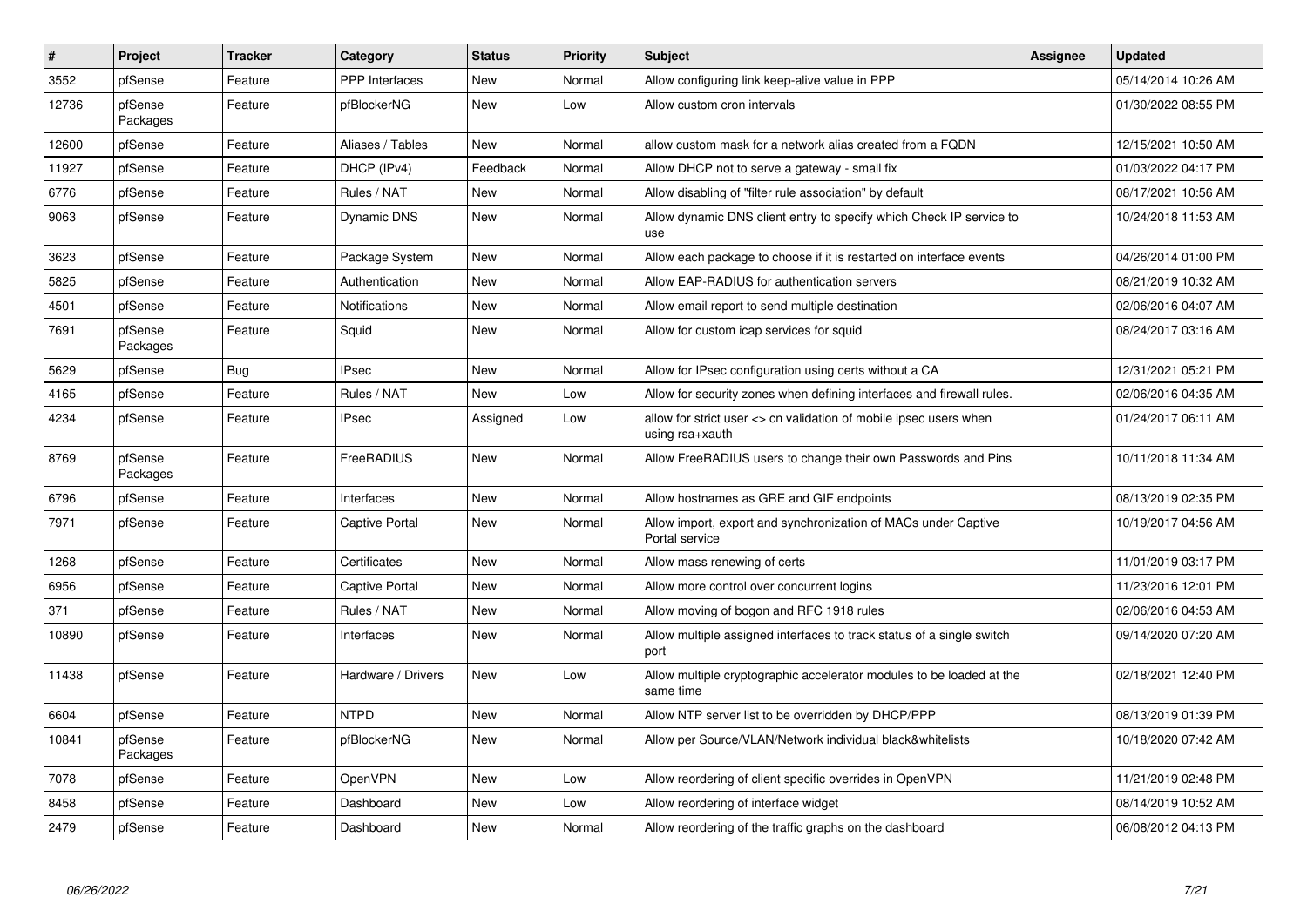| #     | Project             | <b>Tracker</b> | Category                    | <b>Status</b> | <b>Priority</b> | <b>Subject</b>                                                                                          | Assignee | <b>Updated</b>      |
|-------|---------------------|----------------|-----------------------------|---------------|-----------------|---------------------------------------------------------------------------------------------------------|----------|---------------------|
| 1935  | pfSense             | Feature        | Rules / NAT                 | New           | Normal          | Allow rule with max-src-conn-* options to make conditional use of<br>"overload <virusprot>"</virusprot> |          | 10/07/2011 09:31 AM |
| 8178  | pfSense             | Feature        | Package System              | New           | Normal          | Allow setting attributes for form elements in package XML                                               |          | 12/09/2017 07:48 PM |
| 12077 | pfSense             | Feature        | Gateways                    | New           | Normal          | Allow stick-connections per gateway group                                                               |          | 06/24/2021 08:45 AM |
| 10468 | pfSense             | Feature        | Web Interface               | New           | Normal          | Allow to download log files from WebGUI                                                                 |          | 04/17/2020 06:17 AM |
| 10258 | pfSense             | Feature        | Certificates                | New           | Very Low        | allow to sign CA                                                                                        |          | 02/20/2020 04:20 AM |
| 10377 | pfSense<br>Packages | Feature        | FreeRADIUS                  | New           | Very Low        | Allow usage of TOTP (Google-Authenticator) without PIN                                                  |          | 03/30/2020 11:43 AM |
| 12473 | pfSense             | Feature        | <b>IPsec</b>                | New           | Normal          | Allow user adjustment of IPsec Keep Alive periodic checks                                               |          | 12/22/2021 05:59 AM |
| 10843 | pfSense             | Feature        | Authentication              | New           | Normal          | Allow user manager settings to specify multiple authentication<br>servers                               |          | 01/13/2022 07:22 AM |
| 8483  | pfSense             | Feature        | Traffic Shaper (ALTQ)   New |               | Normal          | Allow user to choose order of Queues status                                                             |          | 08/21/2019 09:12 AM |
| 7902  | pfSense<br>Packages | Feature        | OpenVPN Client<br>Export    | New           | Low             | allow vpn client export of other to be a blank field                                                    |          | 08/19/2019 03:33 PM |
| 11757 | pfSense             | Feature        | <b>XMLRPC</b>               | New           | Normal          | Allow XMLRPC sync to bypass default auth server in favor of local<br>database                           |          | 03/30/2021 03:18 PM |
| 12903 | pfSense             | Feature        | <b>Notifications</b>        | New           | Normal          | alternative authentication methods for email notifications?                                             |          | 03/07/2022 07:52 AM |
| 10765 | pfSense             | <b>Bug</b>     | Authentication              | New           | Normal          | Ampersands in Idap_extended_query are escaped twice                                                     |          | 09/02/2020 07:55 AM |
| 10845 | pfSense<br>Packages | <b>Bug</b>     | apcupsd                     | New           | Normal          | apcupsd doesn't stop when not enabled                                                                   |          | 08/24/2020 10:16 AM |
| 8454  | pfSense<br>Packages | Bug            | arpwatch                    | New           | Very Low        | Arpwatch package break email notifications from other sources                                           |          | 06/23/2022 07:49 PM |
| 9676  | pfSense<br>Packages | <b>Bug</b>     | pfBlockerNG                 | New           | Normal          | AS lookup fails                                                                                         |          | 12/26/2019 12:17 AM |
| 12632 | pfSense             | Bug            | Gateways                    | New           | High            | Assigning a /30 WAN IP address at the console does not save the<br>gateway correctly                    |          | 05/17/2022 02:28 PM |
| 13289 | pfSense             | Bug            | Backup / Restore            | New           | Low             | Attempting to restore a 0 byte "config.xml" prints an error that the<br>file cannot be read             |          | 06/20/2022 10:46 AM |
| 7757  | pfSense             | <b>Bug</b>     | Backup / Restore            | New           | Normal          | Auto Config Backup fails to upload unless Default Gateway is up                                         |          | 08/16/2019 12:47 PM |
| 12553 | pfSense             | Feature        | Backup / Restore            | New           | Normal          | Auto Config Backup: Allow selecting multiple backups for deletion                                       |          | 02/22/2022 04:27 AM |
| 11572 | pfSense<br>Packages | Bug            | pfBlockerNG                 | New           | High            | Auto created firewall rules have IPv4 as protocol only - even for IPv6<br>lists.                        |          | 06/25/2022 10:59 AM |
| 7602  | pfSense             | Feature        | <b>Operating System</b>     | New           | Normal          | Auto-Create bootable USB for recovery                                                                   |          | 08/13/2019 09:50 AM |
| 7688  | pfSense             | Feature        | Backup / Restore            | New           | Low             | AutoConfigBackup - Info Icon - username only                                                            |          | 10/22/2017 10:46 AM |
| 9775  | pfSense             | Feature        | Backup / Restore            | New           | Normal          | AutoConfigBackup - Rolling per day/hour cap on changes, retention<br>policy                             |          | 09/20/2019 09:19 AM |
| 4681  | pfSense             | Feature        | Backup / Restore            | New           | Normal          | AutoConfigBackup make a way to easily download a saved backup                                           |          | 08/16/2019 12:46 PM |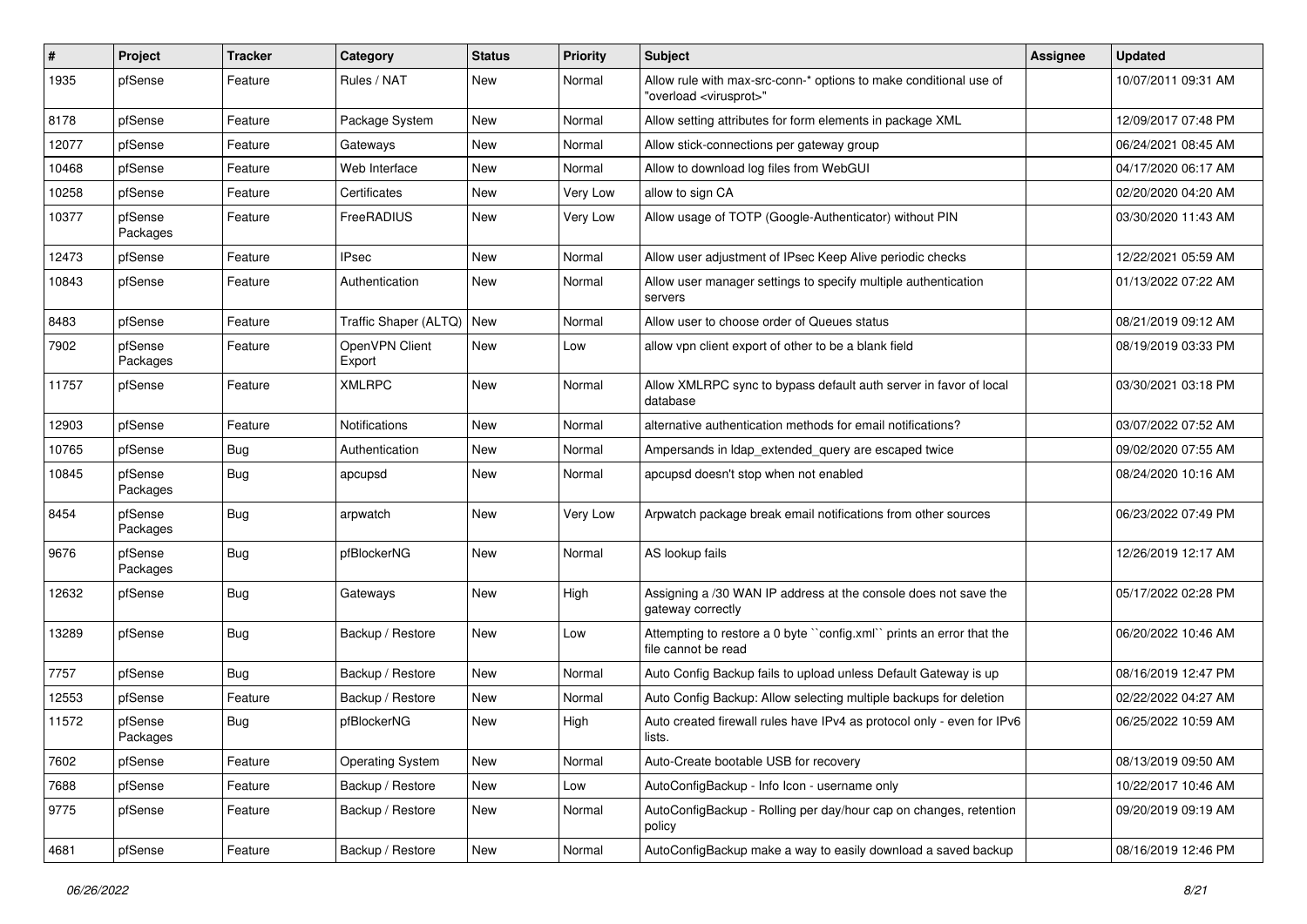| #     | Project             | <b>Tracker</b> | Category              | <b>Status</b> | <b>Priority</b> | <b>Subject</b>                                                                                  | <b>Assignee</b> | <b>Updated</b>      |
|-------|---------------------|----------------|-----------------------|---------------|-----------------|-------------------------------------------------------------------------------------------------|-----------------|---------------------|
| 3053  | pfSense             | Feature        | <b>Captive Portal</b> | <b>New</b>    | Normal          | Automatically add DHCP static addresses to CP passthru-mac                                      |                 | 06/21/2013 11:54 AM |
| 2443  | pfSense             | Feature        | PPP Interfaces        | New           | Normal          | Automatically start 3G usb interfaces upon plugin                                               |                 | 05/20/2012 05:37 PM |
| 11588 | pfSense             | Feature        | WireGuard             | New           | Low             | Automatically suggest next IP address in Wireguard interface subnet<br>when creating a peer     |                 | 12/22/2021 03:35 AM |
| 5735  | pfSense             | Feature        | Aliases / Tables      | New           | Very Low        | Automaticaly add DHCP leases to alias list or make it readable in<br>selected fields            |                 | 08/21/2019 11:01 AM |
| 6390  | pfSense             | Todo           | Dashboard             | <b>New</b>    | Low             | Autoscale from Traffic Graph not correct size (big graphs)                                      |                 | 05/23/2016 01:38 PM |
| 9495  | pfSense<br>Packages | Bug            | AWS VPC               | <b>New</b>    | Normal          | AWS VPC VPN wizard produces incorrect config (SHA256 should<br>be SHA1)                         |                 | 08/19/2019 02:45 PM |
| 9497  | pfSense<br>Packages | Bug            | AWS VPC               | <b>New</b>    | Normal          | AWS VPN Wizard: WebGUI times out.                                                               |                 | 11/13/2019 10:07 AM |
| 10000 | pfSense             | Bug            | <b>Dynamic DNS</b>    | New           | Normal          | Azure Dynamic DNS A and AAAA Records for Apex Zone                                              |                 | 03/31/2020 09:03 AM |
| 13187 | pfSense             | Documentation  | Upgrade               | New           | Normal          | Azure Frequently asked questions                                                                |                 | 05/20/2022 06:52 AM |
| 6608  | pfSense             | Feature        | Backup / Restore      | New           | Low             | backup and restore dhcp                                                                         |                 | 07/13/2016 04:09 PM |
| 11110 | pfSense             | <b>Bug</b>     | Backup / Restore      | New           | Normal          | Backup file should be checked before restoring a specific area                                  |                 | 12/05/2020 02:50 PM |
| 286   | pfSense             | Feature        | Backup / Restore      | New           | Normal          | Backup/restore users individually                                                               |                 | 01/09/2021 03:48 PM |
| 12504 | pfSense             | <b>Bug</b>     | Interfaces            | New           | Normal          | BCM57412 NetXtreme-E 10Gb RDMA Ethernet controller issue                                        |                 | 11/05/2021 04:51 AM |
| 13256 | pfSense             | Feature        | DHCP (IPv4)           | <b>New</b>    | Normal          | Better handling of duplicate IPs in static DHCP assignments                                     |                 | 06/11/2022 04:51 PM |
| 10445 | pfSense<br>Packages | <b>Bug</b>     | <b>BIND</b>           | Feedback      | Normal          | BIND crashed when added RPZ. rpz is not a master or slave zone.                                 |                 | 04/21/2022 12:40 PM |
| 11563 | pfSense<br>Packages | Bug            | <b>BIND</b>           | <b>New</b>    | High            | BIND GUI writes TXT records > 255 characters                                                    |                 | 02/27/2021 07:11 AM |
| 11634 | pfSense<br>Packages | Regression     | <b>BIND</b>           | New           | Normal          | bind hangs when pfsense is reconnecting as an openypn client to a<br>TUN openvpn server         |                 | 03/14/2021 07:23 AM |
| 8197  | pfSense<br>Packages | <b>Bug</b>     | <b>BIND</b>           | New           | Normal          | BIND UI fails to properly update zone with inline DNSSEC signing<br>enabled                     |                 | 02/18/2019 05:23 PM |
| 10330 | pfSense<br>Packages | <b>Bug</b>     | <b>BIND</b>           | Feedback      | Normal          | BIND zone configuration displays wrong DS resource record with<br>inline DNSSEC signing enabled |                 | 04/21/2022 12:40 PM |
| 11074 | pfSense<br>Packages | Bug            | <b>BIND</b>           | New           | Low             | bind Zone Settings Zones, Save button opens "Confirmation<br>required to save changes"          |                 | 11/16/2020 11:08 AM |
| 10472 | pfSense<br>Packages | Feature        | Suricata              | New           | Low             | Blocked host alert table break out by timestamp and type to allow<br>sorting by date            |                 | 04/17/2020 12:46 PM |
| 11742 | pfSense<br>Packages | <b>Bug</b>     | Suricata              | New           | Normal          | Blocking / Unblocking is not working correctly.                                                 |                 | 09/01/2021 11:08 AM |
| 10936 | pfSense<br>Packages | Bug            | haproxy               | Feedback      | Normal          | both haproxy/haproxy-devel non-existent option lb-agent-chk                                     |                 | 04/21/2022 12:40 PM |
| 7182  | pfSense             | Feature        | Dashboard             | New           | Normal          | Break up System Widget on the Dashboard                                                         |                 | 08/21/2019 08:59 AM |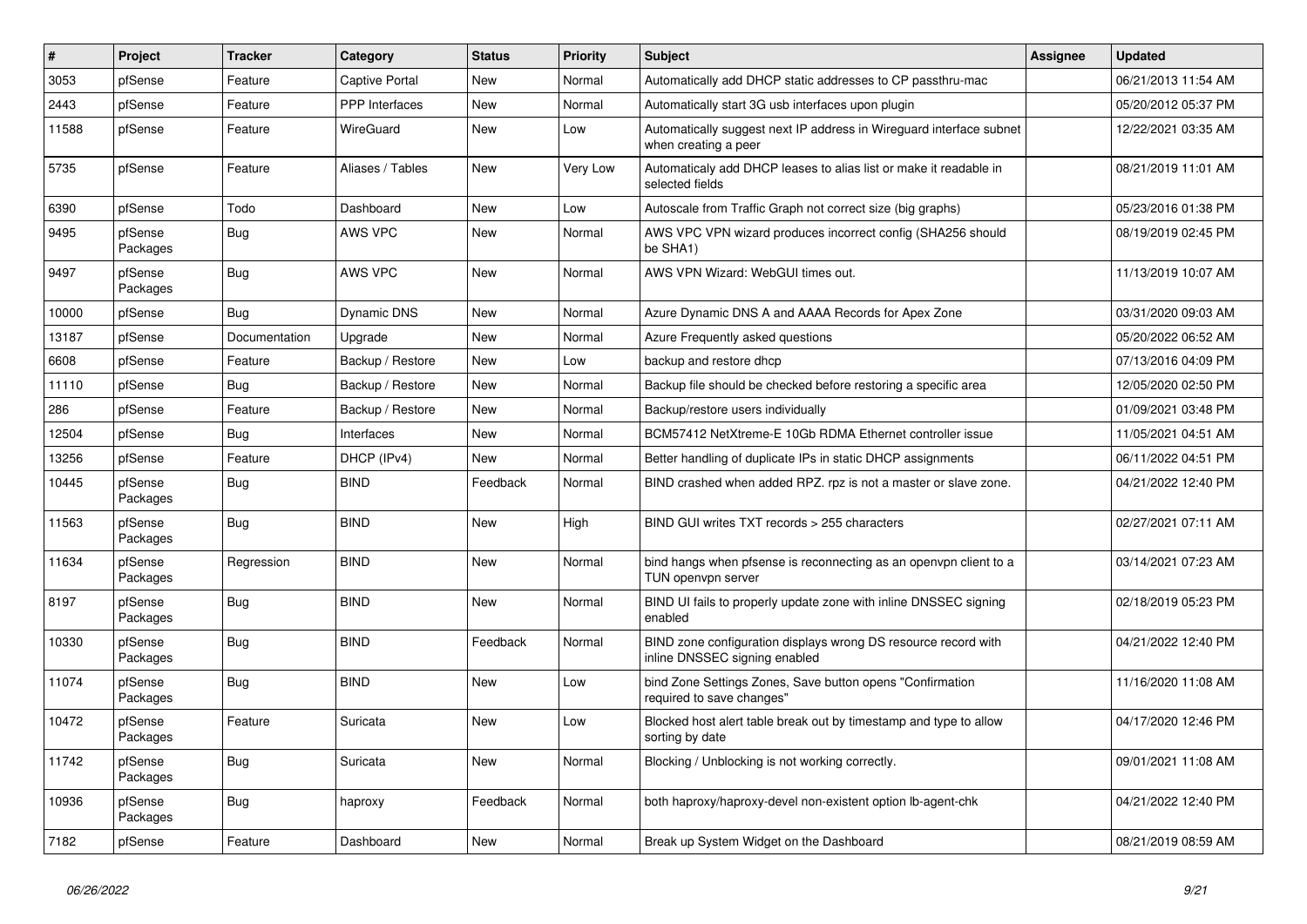| ∦     | Project             | <b>Tracker</b> | Category                | <b>Status</b>                 | <b>Priority</b> | Subject                                                                                                                 | <b>Assignee</b> | <b>Updated</b>      |
|-------|---------------------|----------------|-------------------------|-------------------------------|-----------------|-------------------------------------------------------------------------------------------------------------------------|-----------------|---------------------|
| 6580  | pfSense             | Bug            | <b>Operating System</b> | Confirmed                     | Normal          | Bridge with down member interface sends ICMP unreachables<br>where it shouldn't                                         |                 | 07/05/2016 05:40 PM |
| 11139 | pfSense             | Documentation  | Interfaces              | New                           | Normal          | <b>Bridges and VLANs</b>                                                                                                |                 | 12/07/2020 12:32 PM |
| 11890 | pfSense<br>Packages | Feature        | New Package<br>Request  | New                           | Normal          | Browser-based "clientless" VPN                                                                                          |                 | 05/05/2021 07:26 AM |
| 13301 | pfSense             | <b>Bug</b>     | <b>IPsec</b>            | <b>Pull Request</b><br>Review | Normal          | Bug #13239 = $(?)$ = #12645 appease not fixed - ipv6 based ipsec<br>vpn tunnel bug found with fgdn remote host          |                 | 06/25/2022 05:41 AM |
| 11925 | pfSense             | <b>Bug</b>     | OpenVPN                 | New                           | Normal          | Calling-Station-Id always set to WAN IP                                                                                 |                 | 05/14/2021 09:27 AM |
| 4707  | pfSense             | Feature        | Rules / NAT             | New                           | Normal          | Can't override block port 0 rules in filter.inc                                                                         |                 | 08/13/2019 12:53 PM |
| 1620  | pfSense<br>Packages | <b>Bug</b>     | Squid                   | New                           | Normal          | Can't use transparent proxy when using bridge.                                                                          |                 | 10/07/2021 04:19 AM |
| 12542 | pfSense             | <b>Bug</b>     | Virtual IP Addresses    | New                           | Normal          | Cannot assign a same IPv6 Link-Local address to different<br>interfaces                                                 |                 | 11/25/2021 01:41 AM |
| 8263  | pfSense             | <b>Bug</b>     | Traffic Shaper (ALTQ)   | New                           | Normal          | Cannot create a nonlinear `Link Share` service curve because of:<br>"the sum of the child bandwidth higher than parent" |                 | 11/05/2020 07:31 AM |
| 8614  | pfSense             | <b>Bug</b>     | DHCP (IPv4)             | New                           | Normal          | Cannot remove Additional BOOTP/DHCP Options                                                                             |                 | 08/21/2019 09:15 AM |
| 12737 | pfSense             | <b>Bug</b>     | Certificates            | New                           | Normal          | CApath is not defined by default in curl                                                                                |                 | 05/17/2022 02:30 PM |
| 7403  | pfSense<br>Packages | Bug            | FreeRADIUS              | New                           | Normal          | Captive Portal + freeradius2 + MySQL problems with German<br>Umlaut                                                     |                 | 03/17/2017 09:12 AM |
| 11189 | pfSense             | Feature        | <b>Captive Portal</b>   | New                           | Normal          | Captive Portal - Tarpit option                                                                                          |                 | 12/23/2020 06:44 PM |
| 7608  | pfSense<br>Packages | Feature        | FreeRADIUS              | New                           | Very Low        | Captive Portal amount of traffic Account + Free Radius+Mysql                                                            |                 | 05/28/2017 09:08 AM |
| 9012  | pfSense<br>Packages | Bug            | Squid                   | New                           | Very Low        | Captive Portal authentication in Squid Proxy Server does not work                                                       |                 | 10/12/2019 05:06 AM |
| 2963  | pfSense             | Feature        | <b>Captive Portal</b>   | New                           | Normal          | Captive Portal MAC authentication request                                                                               |                 | 08/22/2017 09:09 PM |
| 7553  | pfSense             | Bug            | <b>Captive Portal</b>   | Confirmed                     | Very Low        | Captive portal on a parent interface blocks traffic on VLAN<br>interfaces too                                           |                 | 08/19/2018 03:15 PM |
| 9627  | pfSense             | Feature        | Captive Portal          | New                           | Normal          | Captive Portal only shows authenticated users                                                                           |                 | 08/14/2019 02:48 PM |
| 12357 | pfSense             | <b>Bug</b>     | Captive Portal          | New                           | Normal          | Captive Portal popup Logout button loads full login page in popup<br>when clicked                                       |                 | 10/27/2021 12:10 PM |
| 4724  | pfSense             | Feature        | <b>Captive Portal</b>   | New                           | Low             | Captive Portal Status Add Client Hostname                                                                               |                 | 05/22/2015 08:38 AM |
| 2573  | pfSense             | Feature        | Captive Portal          | New                           | Normal          | Captive Portal support of RADIUS POD (Packet of Disconnect)                                                             |                 | 10/17/2016 03:14 AM |
| 2025  | pfSense             | Feature        | Captive Portal          | New                           | Normal          | Captive Portal: Easy accessible Logout page instead of Logout<br>pop-up window                                          |                 | 02/06/2016 04:59 AM |
| 8251  | pfSense<br>Packages | Bug            | <b>FreeRADIUS</b>       | Feedback                      | Normal          | Captiveportal + FreeRadius "Last activity" resets to Session start                                                      |                 | 08/13/2019 11:10 AM |
| 2545  | pfSense             | Feature        | Captive Portal          | New                           | Low             | CaptivePortal: Custom "Re-authenticate every x minutes"                                                                 |                 | 07/08/2012 05:21 PM |
| 13222 | pfSense             | Bug            | UPnP/NAT-PMP            | New                           | Normal          | CARP IP does not listen for NAT-PMP packets                                                                             |                 | 05/26/2022 02:28 PM |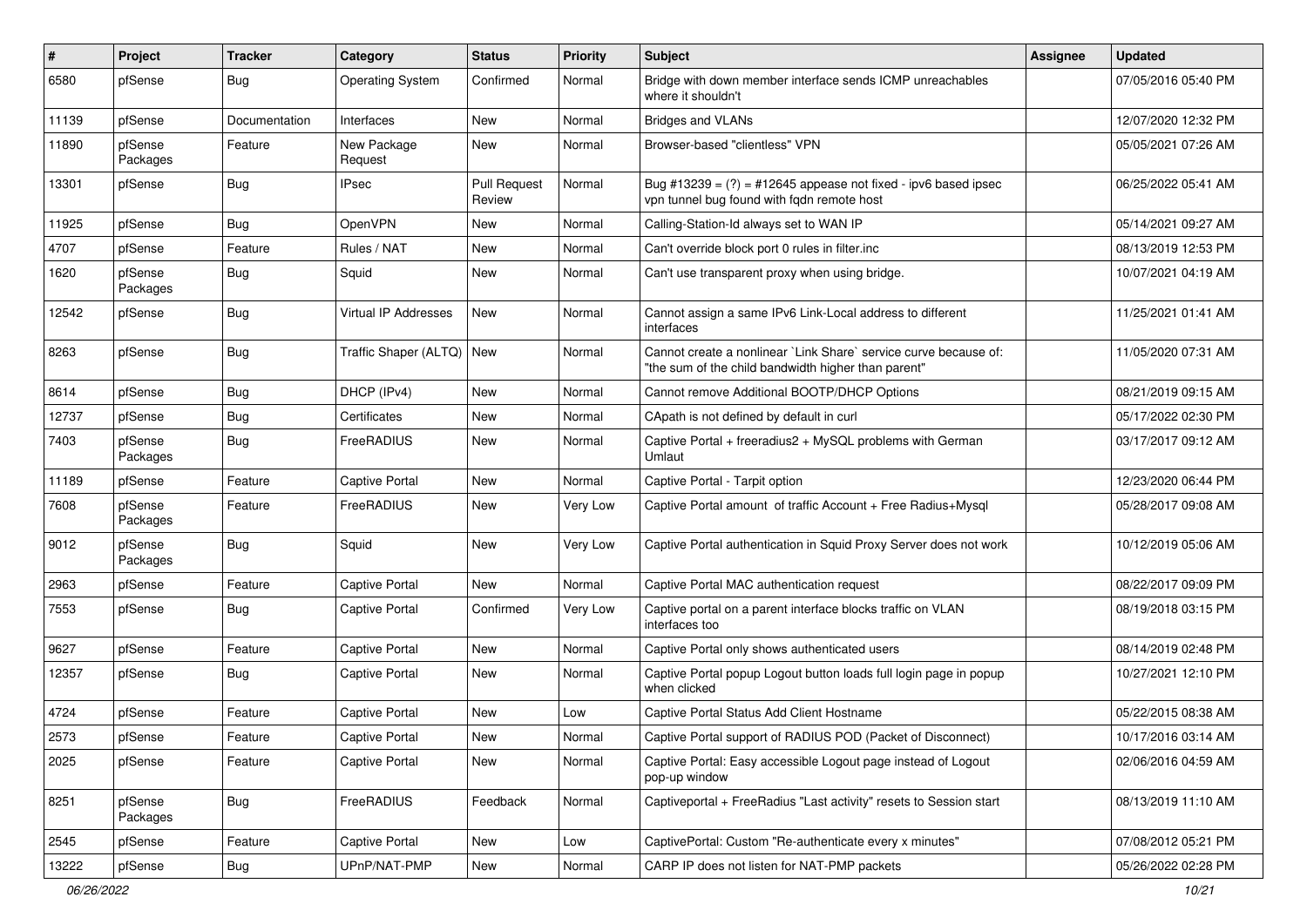| ∦     | Project             | Tracker    | Category                 | <b>Status</b>                 | <b>Priority</b> | Subject                                                                                                         | <b>Assignee</b> | <b>Updated</b>      |
|-------|---------------------|------------|--------------------------|-------------------------------|-----------------|-----------------------------------------------------------------------------------------------------------------|-----------------|---------------------|
| 12581 | pfSense             | Regression | DHCP (IPv6)              | New                           | Normal          | CARP IPv6 assigned address does not get advertised to endpoints<br>with RADV                                    |                 | 12/16/2021 02:34 PM |
| 4845  | pfSense             | <b>Bug</b> | CARP                     | Confirmed                     | High            | CARP preemption doesn't switch to backup where connectivity<br>between systems is lost but not NIC link         |                 | 07/28/2015 07:55 AM |
| 5567  | pfSense             | Feature    | Dashboard                | New                           | Low             | CARP status widget does not update in real time                                                                 |                 | 08/20/2019 03:33 PM |
| 13063 | pfSense<br>Packages | Feature    | Cellular                 | <b>Pull Request</b><br>Review | Normal          | Cellular package shall support more modems and NMEA port                                                        |                 | 05/06/2022 02:38 PM |
| 12382 | pfSense             | Regression | OpenVPN                  | New                           | Normal          | Certificate Depth checking creates OpenVPN micro-outages every<br>time a user authenticates after 2.5.2 upgrade |                 | 01/17/2022 04:17 AM |
| 11203 | pfSense             | <b>Bug</b> | Certificates             | New                           | Normal          | certificate manager very slow                                                                                   |                 | 12/31/2020 11:57 AM |
| 10729 | pfSense             | Bug        | Package System           | New                           | Normal          | Certificate verification failed for pkg.freebsd.org                                                             |                 | 07/05/2020 01:12 AM |
| 13294 | pfSense             | Feature    | Gateways                 | New                           | Low             | Change gateway name                                                                                             |                 | 06/22/2022 06:07 PM |
| 13110 | pfSense             | <b>Bug</b> | CARP                     | New                           | Very Low        | changing CARP VIP address does not update outbound NAT<br>interface IP                                          |                 | 05/03/2022 02:52 PM |
| 11169 | pfSense             | Feature    | Interfaces               | New                           | Very Low        | Changing interface index order                                                                                  |                 | 12/17/2020 05:44 AM |
| 12926 | pfSense             | Bug        | Interfaces               | Feedback                      | Normal          | Changing LAGG type on CARP interfaces makes VIPs go to an "init"<br>State                                       |                 | 03/10/2022 10:52 AM |
| 12183 | pfSense             | Regression | Interfaces               | <b>New</b>                    | Low             | Changing MAC address for PPP parent interface stopped working                                                   |                 | 04/20/2022 04:16 PM |
| 12539 | pfSense             | Bug        | Interfaces               | New                           | Low             | Changing VLAN ID for LAN interface in assignments silently fails.                                               |                 | 11/23/2021 04:12 AM |
| 9916  | pfSense<br>Packages | Feature    | <b>BIND</b>              | Feedback                      | Normal          | Check allow-transfer in custom option when the zone is slave                                                    |                 | 04/21/2022 12:40 PM |
| 5786  | pfSense             | Bug        | Web Interface            | <b>New</b>                    | Normal          | Check WebConfigurator port for conflicts                                                                        |                 | 04/21/2022 12:39 PM |
| 10645 | pfSense             | Feature    | Package System           | New                           | Very Low        | Choosing active repo after restoring config but before starting pkgs<br>auto-installing                         |                 | 09/22/2020 01:04 PM |
| 11625 | pfSense             | Feature    | OpenVPN                  | New                           | Normal          | Cisco-AVPair aliases support                                                                                    |                 | 03/05/2021 12:35 AM |
| 13137 | pfSense<br>Packages | Feature    | pfBlockerNG              | New                           | Normal          | ckuethe/doh-blocklist.txt add to DoH feeds                                                                      |                 | 05/07/2022 02:39 AM |
| 13073 | pfSense<br>Packages | <b>Bug</b> | Squid                    | New                           | Normal          | ClamAV - clamd dies with high CPU load and thus the C-ICAP of<br>squid-reverse proxy causes http:500 errors     |                 | 04/19/2022 05:38 AM |
| 12922 | pfSense             | <b>Bug</b> | DHCP (IPv4)              | New                           | Normal          | Classless static routes received on DHCP WAN can override<br>chosen default gateway                             |                 | 03/28/2022 10:08 AM |
| 11363 | pfSense             | i Bug      | Installer                | New                           | Normal          | Clean Install 2.5.0 fails due to hardware incompability                                                         |                 | 02/04/2021 11:06 AM |
| 12757 | pfSense             | Bug        | Diagnostics              | <b>Pull Request</b><br>Review | Very Low        | Clean up /etc/inc/filter.inc use of pfctl -F                                                                    |                 | 05/17/2022 02:18 PM |
| 8694  | pfSense             | Feature    | Authentication           | New                           | Very Low        | Client CA Auth for PFSense WebGui                                                                               |                 | 08/21/2019 09:25 AM |
| 12188 | pfSense<br>Packages | <b>Bug</b> | OpenVPN Client<br>Export | New                           | Normal          | client export breaks multi remote configurations                                                                |                 | 10/02/2021 05:58 PM |
| 12877 | pfSense             | Bug        | Dynamic DNS              | Feedback                      | Normal          | Cloudflare DynDNS fails to update more than two addresses                                                       |                 | 05/29/2022 06:56 PM |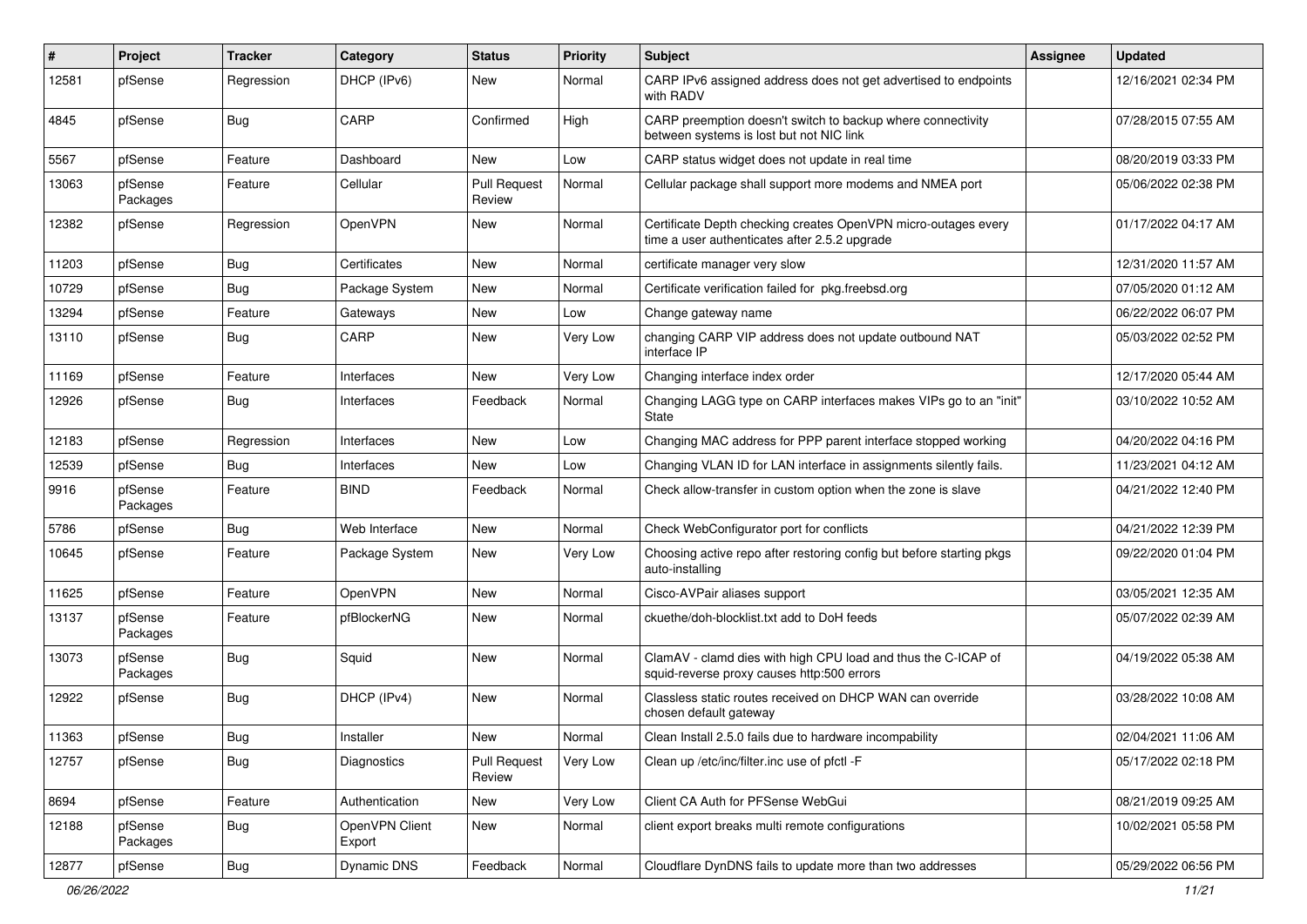| $\sharp$ | <b>Project</b>      | <b>Tracker</b> | Category                     | <b>Status</b>                 | <b>Priority</b> | <b>Subject</b>                                                                   | Assignee | <b>Updated</b>      |
|----------|---------------------|----------------|------------------------------|-------------------------------|-----------------|----------------------------------------------------------------------------------|----------|---------------------|
| 6470     | pfSense<br>Packages | Feature        | New Package<br>Request       | New                           | Normal          | CloudFlare Integration Module                                                    |          | 08/13/2019 01:23 PM |
| 13268    | pfSense             | Todo           | Console Menu                 | Ready To Test   Normal        |                 | columns don't align nicely in console with medium-long interface<br>names        |          | 06/12/2022 10:32 PM |
| 7988     | pfSense             | Feature        | Web Interface                | New                           | Normal          | Compact Theme based on Compact-RED with the default theme<br>colors.             |          | 10/23/2017 05:34 AM |
| 6602     | pfSense             | Feature        | User Manager /<br>Privileges | New                           | Normal          | Config writes denied via "deny config write" permission should notify<br>as such |          | 08/20/2019 03:43 PM |
| 12214    | pfSense Docs        | Todo           | General                      | New                           | Low             | Connect to WebGui.                                                               |          | 08/05/2021 04:39 AM |
| 8279     | pfSense<br>Packages | Feature        | pfBlockerNG                  | New                           | Normal          | Consider adding a new option to the Rule Order                                   |          | 08/20/2019 09:00 AM |
| 11270    | pfSense             | Feature        | <b>VPN (Multiple Types)</b>  | New                           | Low             | Consider integrating Nebula mesh VPN                                             |          | 01/20/2021 03:34 PM |
| 6022     | pfSense<br>Packages | Feature        | New Package<br>Request       | New                           | Normal          | Consider MLVPN for bonded VPN                                                    |          | 01/30/2021 05:24 PM |
| 6960     | pfSense             | Feature        | DHCP (IPv4)                  | New                           | Normal          | Consider replacing ISC DHCP server with KEA DHCP                                 |          | 09/24/2020 01:59 PM |
| 10404    | pfSense             | Feature        | <b>NTPD</b>                  | New                           | Normal          | Consider using chrony for NTP services                                           |          | 11/23/2021 06:59 PM |
| 12850    | pfSense             | <b>Bug</b>     | Routing                      | New                           | Low             | Console error during boot: "route: route has not been found"                     |          | 02/22/2022 08:27 AM |
| 9149     | pfSense             | <b>Bug</b>     | Package System               | New                           | Low             | Continued issues with /tmp and /var in RAM on 2.4                                |          | 11/24/2018 11:56 AM |
| 10530    | pfSense             | <b>Bug</b>     | Upgrade                      | New                           | Normal          | Convert config version to be based on product version                            |          | 04/21/2022 12:39 PM |
| 11268    | pfSense             | <b>Bug</b>     | Web Interface                | New                           | Normal          | Cookie named 'id' prevents Edit form fields being set properly                   |          | 09/03/2021 06:16 AM |
| 12258    | pfSense<br>Packages | <b>Bug</b>     | WireGuard                    | Feedback                      | Normal          | Copy key buttons only work in HTTPS mode                                         |          | 02/03/2022 04:57 AM |
| 12467    | pfSense             | <b>Bug</b>     | <b>Captive Portal</b>        | New                           | Normal          | CP error on client disconnect after reboot                                       |          | 10/17/2021 05:35 AM |
| 10462    | pfSense<br>Packages | Feature        | <b>LCDProc</b>               | <b>Pull Request</b><br>Review | Normal          | <b>CPU Temp Screen</b>                                                           |          | 11/29/2021 08:28 AM |
| 6215     | pfSense             | Feature        | Web Interface                | New                           | Normal          | Create consistent UI for admin access security                                   |          | 04/20/2016 03:05 PM |
| 12804    | pfSense Docs        | New Content    | General                      | New                           | Very Low        | Create Slack documentation                                                       |          | 02/15/2022 04:59 PM |
| 4472     | pfSense             | Feature        | Build / Release              | New                           | Normal          | Cryptographically sign every (sub-)release                                       |          | 08/13/2019 12:53 PM |
| 6803     | pfSense             | <b>Bug</b>     | Web Interface                | New                           | Normal          | CSRF timeout occurs when it (probably) shouldn't                                 |          | 11/03/2016 09:43 PM |
| 7943     | pfSense             | <b>Bug</b>     | Web Interface                | New                           | Normal          | CSS Overflow Fix for Drop Down Menus in webConfigurator                          |          | 11/21/2020 02:54 PM |
| 5619     | pfSense             | Feature        | <b>Operating System</b>      | New                           | Normal          | Curl with ARES support                                                           |          | 08/13/2019 02:56 PM |
| 11573    | pfSense<br>Packages | Feature        | New Package<br>Request       | New                           | Normal          | <b>Custom Commands</b>                                                           |          | 03/16/2021 07:28 PM |
| 13200    | pfSense<br>Packages | Feature        | pfBlockerNG                  | New                           | Normal          | Custom DNS Servers for Alert settings                                            |          | 05/23/2022 06:16 AM |
| 13044    | pfSense<br>Packages | Feature        | Mail report                  | New                           | Normal          | Customized reporting                                                             |          | 04/11/2022 09:22 AM |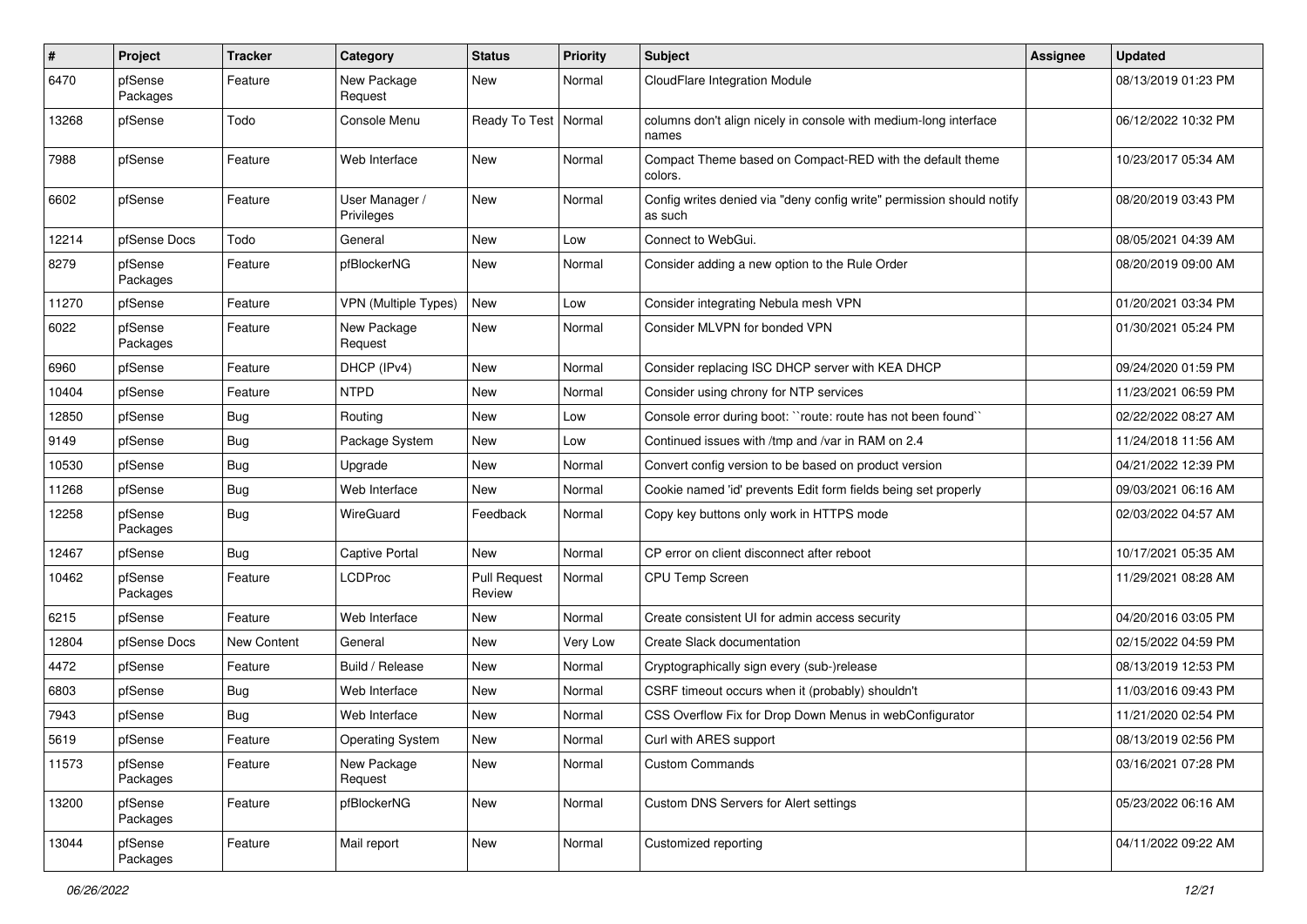| $\pmb{\#}$ | Project             | <b>Tracker</b> | Category               | <b>Status</b> | <b>Priority</b> | <b>Subject</b>                                                                                  | <b>Assignee</b> | <b>Updated</b>      |
|------------|---------------------|----------------|------------------------|---------------|-----------------|-------------------------------------------------------------------------------------------------|-----------------|---------------------|
| 13198      | pfSense<br>Packages | Feature        | pfBlockerNG            | New           | Normal          | Dark Theme Styling issues - Alerts White bar                                                    |                 | 05/23/2022 06:05 AM |
| 9677       | pfSense             | <b>Bug</b>     | Dashboard              | New           | Normal          | Dashboard hangs when widget needs data from a remote host<br>which is down                      |                 | 08/13/2019 09:15 AM |
| 6614       | pfSense             | <b>Bug</b>     | Web Interface          | Confirmed     | Normal          | Dashboard high CPU usage                                                                        |                 | 07/14/2016 03:04 PM |
| 12423      | pfSense<br>Packages | <b>Bug</b>     | pfBlockerNG            | Feedback      | Normal          | Dashboard shows "SQLite database missing, Force Reload DNSBL<br>to recover!"                    |                 | 12/31/2021 01:06 PM |
| 10601      | pfSense<br>Packages | <b>Bug</b>     | Status Monitoring      | New           | Normal          | Dashboard->Traffic Graphs Scale is capped for outbound                                          |                 | 05/29/2020 10:13 AM |
| 8406       | pfSense             | <b>Bug</b>     | Dynamic DNS            | <b>New</b>    | Normal          | DDNS IPV6 Cloudflare Client does not detect PPOE address                                        |                 | 03/31/2018 11:56 AM |
| 3534       | pfSense             | Feature        | DHCP (IPv4)            | New           | Normal          | DDNS using arbitrary zone primary                                                               |                 | 07/08/2014 11:40 AM |
| 11177      | pfSense             | <b>Bug</b>     | Dynamic DNS            | New           | Normal          | DDNSv6 not using Check IP Services                                                              |                 | 12/21/2020 05:02 AM |
| 13159      | pfSense             | Todo           | Web Interface          | New           | Very Low        | Decrease distance between img-buttons in webGUI to eliminate<br>mistake entry                   |                 | 05/14/2022 06:52 AM |
| 10160      | pfSense<br>Packages | Feature        | New Package<br>Request | New           | Normal          | Dedicated Maxmind GeoIP package including license registration                                  |                 | 01/03/2020 10:31 PM |
| 13195      | pfSense<br>Packages | Feature        | pfBlockerNG            | New           | Normal          | Dedicated website for Feed mangement - Community Driven                                         |                 | 05/23/2022 05:22 AM |
| 10144      | pfSense             | Feature        | Web Interface          | New           | Low             | Default Sort Order, DHCP Leases                                                                 |                 | 12/31/2019 06:47 PM |
| 12509      | pfSense             | Bug            | OpenVPN                | New           | Normal          | Deffered authentication does not work with auth-gen-token<br>external-auth or pusk "auth-token" |                 | 11/08/2021 04:01 AM |
| 8836       | pfSense<br>Packages | Feature        | FreeRADIUS             | New           | Normal          | Define Idap group vlan assignment in users file                                                 |                 | 08/26/2018 07:53 AM |
| 12543      | pfSense             | Bug            | Web Interface          | Feedback      | Normal          | Deleteing a Outbound NAT rule gave me an empty rule and<br>displayed php error in UI.           |                 | 02/14/2022 04:36 AM |
| 12451      | pfSense             | <b>Bug</b>     | Virtual IP Addresses   | New           | Normal          | deleteVIP() does not check RFC2136 Update Source                                                |                 | 10/13/2021 10:06 AM |
| 13263      | pfSense             | <b>Bug</b>     | DHCP (IPv4)            | New           | Low             | Deleting a static DHCP entry when the related IP is not in the arp<br>table spams the log       |                 | 06/10/2022 11:18 AM |
| 10822      | pfSense             | <b>Bug</b>     | DHCP (IPv6)            | New           | Normal          | Deprecated IPv6 prefix won't be announced as deprecated to clients                              |                 | 08/10/2020 09:23 AM |
| 11092      | pfSense<br>Packages | Feature        | pfBlockerNG            | New           | Normal          | Detecting DNS tunneling                                                                         |                 | 11/21/2020 04:53 AM |
| 9384       | pfSense             | <b>Bug</b>     | Interfaces             | Confirmed     | Normal          | devd putting "\$" before variable contents when using single quotes                             |                 | 04/21/2022 12:39 PM |
| 13273      | pfSense             | <b>Bug</b>     | DHCP (IPv4)            | New           | Normal          | dhclient can use conflicting recorded leases                                                    |                 | 06/14/2022 11:07 AM |
| 6845       | pfSense             | Feature        | Interfaces             | New           | Normal          | DHCP / DHCPv6 WAN client status page                                                            |                 | 08/19/2019 12:37 PM |
| 6362       | pfSense             | <b>Bug</b>     | DHCP (IPv4)            | Confirmed     | Normal          | DHCP Client ID not used                                                                         |                 | 07/09/2021 06:30 AM |
| 8526       | pfSense             | <b>Bug</b>     | Interfaces             | New           | Normal          | DHCP client ignores server replies when 802.1q tagging is used                                  |                 | 08/14/2019 10:52 AM |
| 13279      | pfSense             | Bug            | Interfaces             | New           | Normal          | DHCP config override affects Gateway installation.                                              |                 | 06/17/2022 07:25 AM |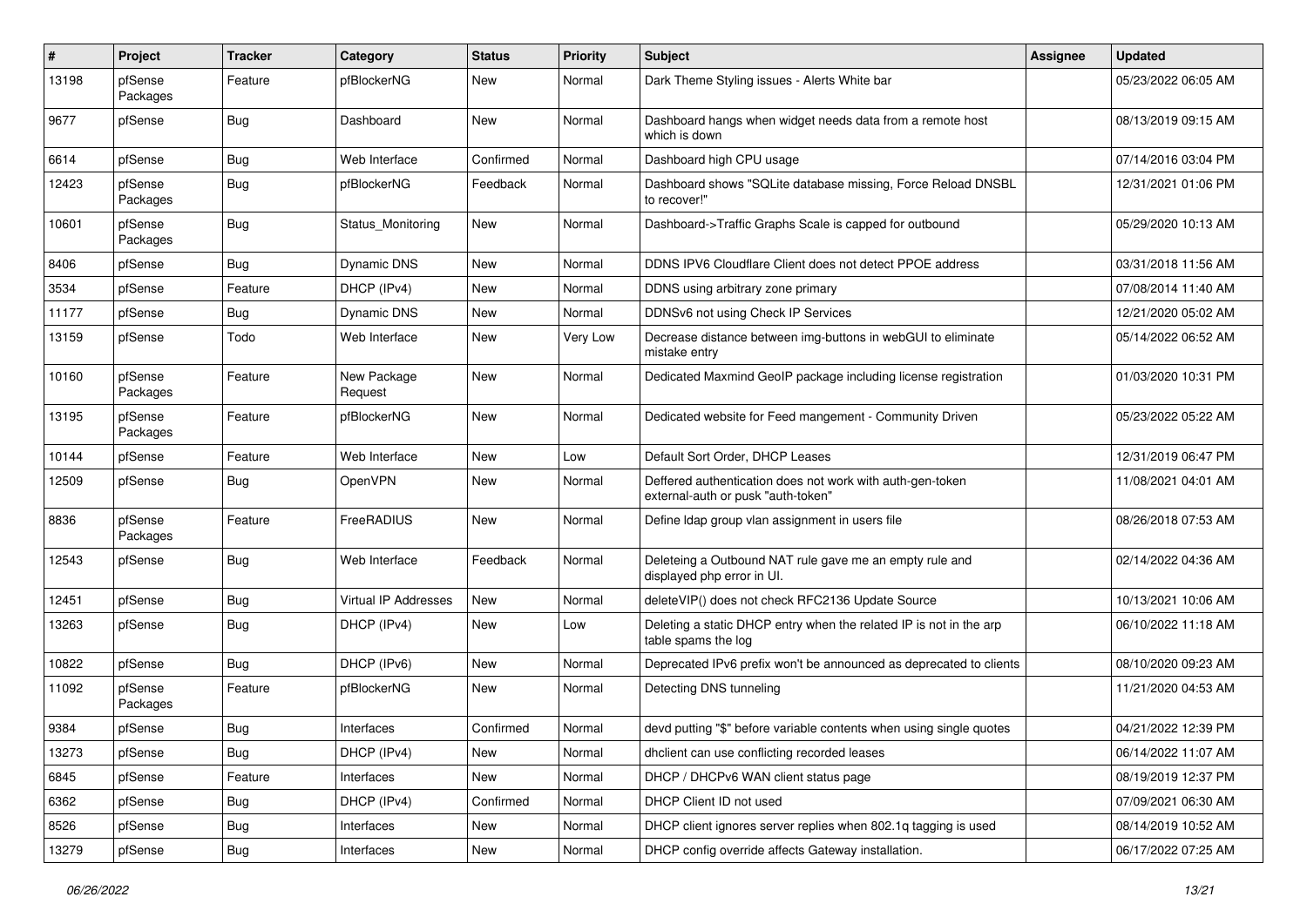| #     | Project      | Tracker     | Category                            | <b>Status</b> | <b>Priority</b> | <b>Subject</b>                                                                                | <b>Assignee</b> | <b>Updated</b>      |
|-------|--------------|-------------|-------------------------------------|---------------|-----------------|-----------------------------------------------------------------------------------------------|-----------------|---------------------|
| 10345 | pfSense      | Feature     | DHCP (IPv4)                         | New           | Normal          | DHCP lease distinction between online and offline                                             |                 | 03/16/2020 07:56 AM |
| 10250 | pfSense      | Feature     | DHCP (IPv4)                         | New           | Very Low        | DHCP lease view by interface                                                                  |                 | 02/11/2020 07:47 AM |
| 10280 | pfSense      | Feature     | Dashboard                           | New           | Low             | DHCP Leases widget                                                                            |                 | 11/07/2020 09:18 PM |
| 12067 | pfSense      | <b>Bug</b>  | DHCP (IPv4)                         | New           | Very Low        | <b>DHCP Monitoring Statistics Error</b>                                                       |                 | 06/21/2021 08:39 AM |
| 7329  | pfSense      | <b>Bug</b>  | <b>DNS Forwarder</b>                | New           | Low             | DHCP Not Updating DNS                                                                         |                 | 01/21/2022 09:16 PM |
| 8879  | pfSense      | Feature     | DHCP (IPv4)                         | New           | Very Low        | DHCP options ADD force options                                                                |                 | 09/07/2018 09:14 AM |
| 4680  | pfSense      | <b>Bug</b>  | <b>DHCP Relay</b>                   | New           | Normal          | DHCP relay does not work with DHCP server on other end of<br>OpenVPN tunnel                   |                 | 05/05/2015 06:55 PM |
| 12508 | pfSense      | <b>Bug</b>  | <b>DHCP Relay</b>                   | New           | Normal          | DHCP Relay over VPN                                                                           |                 | 11/06/2021 11:25 AM |
| 11149 | pfSense      | Bug         | <b>DHCP Relay</b>                   | New           | Normal          | DHCP relay won't start with DHCP server behind gateway                                        |                 | 03/22/2021 05:13 AM |
| 11004 | pfSense      | Feature     | DHCP (IPv4)                         | New           | Low             | DHCP reservations with no IP address show entries in DHCP leases                              |                 | 10/26/2020 07:22 AM |
| 3404  | pfSense      | <b>Bug</b>  | DHCP (IPv4)                         | New           | Normal          | DHCP Server Fails to Start on Interfaces that are Slow to Come<br><b>Online During Boot</b>   |                 | 02/11/2014 05:09 PM |
| 12947 | pfSense      | Bug         | DHCP (IPv6)                         | New           | Normal          | DHCP6 client does not take any action if the interface IPv6 address<br>changes during renewal |                 | 06/26/2022 07:44 PM |
| 8173  | pfSense      | Feature     | Interfaces                          | New           | Normal          | dhcp6c - RAW Options                                                                          |                 | 05/29/2022 05:34 PM |
| 6691  | pfSense      | <b>Bug</b>  | DHCP (IPv6)                         | New           | Normal          | dhcp6c quits after only two tries if no response was received                                 |                 | 12/07/2020 04:25 PM |
| 13237 | pfSense      | Bug         | DHCP (IPv6)                         | New           | Normal          | dhcp6c script cannot be executed safely                                                       |                 | 06/01/2022 11:20 AM |
| 4061  | pfSense      | Bug         | DHCP (IPv4)                         | Confirmed     | Normal          | dhcpd doesn't send client-hostname to peer, breaking DHCP lease<br>registrations w/HA         |                 | 02/24/2017 08:58 PM |
| 2983  | pfSense      | Feature     | DHCP (IPv4)                         | New           | Normal          | DHCPD: Add vendor-class-identifier and MAC-OIDs                                               |                 | 05/29/2020 09:24 PM |
| 12959 | pfSense      | <b>Bug</b>  | DHCP (IPv4)                         | Feedback      | Normal          | dhcplease process wrongly update host file if client-hostname is<br>empty                     |                 | 03/28/2022 10:26 AM |
| 6051  | pfSense      | Bug         | DHCP (IPv6)                         | New           | Normal          | DHCPv6 Client Failure for additional WAN Address causes<br>2-seconds-service-restart-loop     |                 | 12/03/2020 01:08 AM |
| 10715 | pfSense      | Bug         | <b>DHCP Relay</b>                   | New           | Normal          | DHCPv6 relay always uses the "first" IPv6 address of an interface                             |                 | 06/29/2020 05:01 AM |
| 5950  | pfSense      | Feature     | DHCP (IPv6)                         | New           | Normal          | DHCPv6 Server support for PD of PD-obtained networks                                          |                 | 03/04/2016 03:04 AM |
| 12602 | pfSense      | Feature     | Dynamic DNS                         | New           | Normal          | DHCPv6 should allow DDNS Client updates for hosts                                             |                 | 12/15/2021 11:00 AM |
| 8435  | pfSense      | <b>Bug</b>  | Interfaces                          | New           | Normal          | DHCPv6 unusable in certain circumstances (US AT&T Fiber, etc.)                                |                 | 08/14/2019 10:52 AM |
| 1883  | pfSense      | Feature     | <b>Traffic Shaper</b><br>(Limiters) | New           | Normal          | Diag > Limiter Info presentation enhancement                                                  |                 | 08/20/2019 03:46 PM |
| 12791 | pfSense Docs | New Content | Diagnostics                         | New           | Normal          | Diagnostic Information for Support (pfSense)                                                  |                 | 02/13/2022 08:49 PM |
| 9343  | pfSense      | <b>Bug</b>  | DHCP (IPv4)                         | New           | Normal          | diag arp.php times out with large DHCPD leases table                                          |                 | 08/14/2019 01:19 PM |
| 7590  | pfSense      | Bug         | Diagnostics                         | New           | Normal          | diag_edit do not save when nothing to sae (in directory browse<br>view)                       |                 | 05/20/2017 05:04 PM |
| 7589  | pfSense      | i Bug       | Diagnostics                         | New           | Normal          | diag_edit.php old print_info_box                                                              |                 | 05/20/2017 05:02 PM |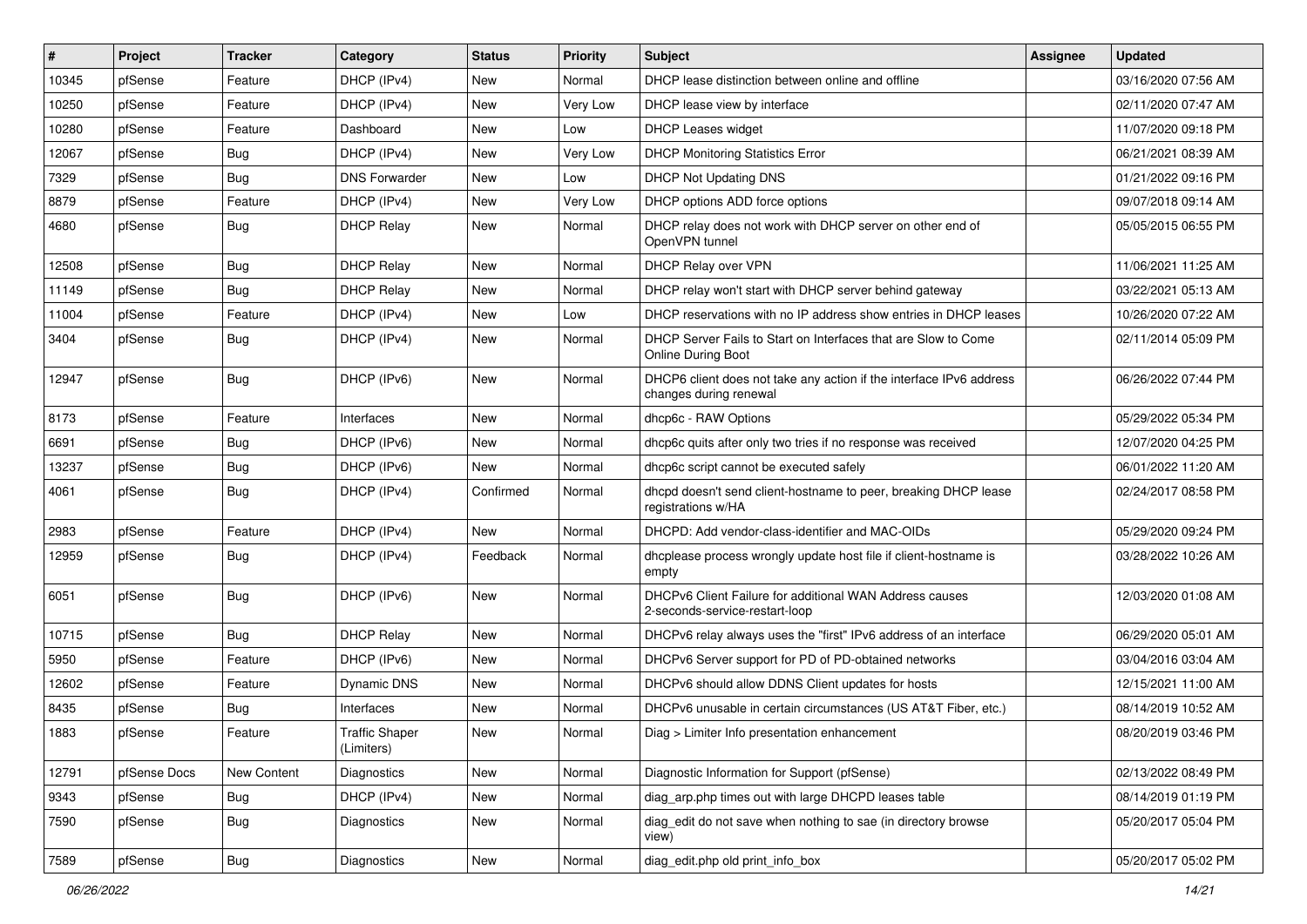| #     | <b>Project</b>      | <b>Tracker</b> | Category                            | <b>Status</b> | <b>Priority</b> | <b>Subject</b>                                                                                    | <b>Assignee</b> | <b>Updated</b>      |
|-------|---------------------|----------------|-------------------------------------|---------------|-----------------|---------------------------------------------------------------------------------------------------|-----------------|---------------------|
| 8232  | pfSense<br>Packages | Feature        | haproxy                             | New           | Normal          | different ssl options based on the sni name                                                       |                 | 01/30/2019 10:36 AM |
| 7476  | pfSense             | <b>Bug</b>     | Logging                             | New           | Normal          | Dirty buffer used to build log messages?                                                          |                 | 04/17/2017 09:51 PM |
| 10464 | pfSense             | Todo           | Upgrade                             | New           | Low             | Disallow package updates when a system update is available                                        |                 | 04/21/2022 12:39 PM |
| 7314  | pfSense             | Bug            | <b>RRD Graphs</b>                   | New           | Low             | Discrepancy in ntp monitoring view                                                                |                 | 02/24/2017 08:37 PM |
| 6789  | pfSense<br>Packages | Feature        | Squid                               | New           | Normal          | disgest_ldap_auth                                                                                 |                 | 08/13/2019 09:57 AM |
| 2367  | pfSense             | Bug            | Rules / NAT                         | New           | Normal          | display negate rules in firewall rules php and evaluate when added                                |                 | 05/07/2012 06:11 PM |
| 7441  | pfSense             | Feature        | DHCP (IPv4)                         | New           | Low             | Display start/end times for Static Mapping leases on DHCP<br>Leases/DHCPv6 Leases                 |                 | 08/21/2019 10:48 AM |
| 13138 | pfSense<br>Packages | Feature        | pfBlockerNG                         | New           | Normal          | DNS over HTTPS/TLS Blocking should be removed from<br>SafeSearch                                  |                 | 05/07/2022 02:52 AM |
| 13254 | pfSense             | <b>Bug</b>     | <b>DNS Resolver</b>                 | New           | Normal          | DNS resolver does not update "unbound.conf" file during link down<br>events                       |                 | 06/08/2022 07:55 AM |
| 6103  | pfSense             | Feature        | <b>DNS Resolver</b>                 | New           | Normal          | DNS Resolver Outgoing Interfaces should be able to use Gateway<br>Groups                          |                 | 10/21/2019 08:02 AM |
| 7453  | pfSense<br>Packages | Bug            | <b>ACME</b>                         | New           | Normal          | DNS-ovh need to save or display consumer key                                                      |                 | 04/06/2017 10:54 AM |
| 11099 | pfSense<br>Packages | Feature        | pfBlockerNG                         | New           | Normal          | DNSBL blocking by schedule                                                                        |                 | 11/25/2020 12:12 AM |
| 12414 | pfSense<br>Packages | <b>Bug</b>     | pfBlockerNG                         | Feedback      | Normal          | DNSBL SafeSearch page displays input validation error if DoH /<br>DoT blocking is not enabled     |                 | 12/30/2021 02:49 PM |
| 13236 | pfSense Docs        | Todo           | Products                            | <b>New</b>    | Normal          | Document link speed limitations with igc and ix on 6100/4100                                      |                 | 05/31/2022 05:53 PM |
| 11147 | pfSense             | <b>Bug</b>     | Dynamic DNS                         | New           | Normal          | Domeneshop DynDNS IPv4 and IPv6                                                                   |                 | 12/09/2020 11:47 PM |
| 13267 | pfSense             | <b>Bug</b>     | <b>OpenVPN</b>                      | New           | Normal          | dpinger continues to run on OpenVPN gateway after OpenVPN<br>service is stopped.                  |                 | 06/12/2022 02:49 PM |
| 12829 | pfSense             | <b>Bug</b>     | <b>Traffic Shaper</b><br>(Limiters) | Feedback      | Normal          | Dummynet kernel module fails to load after upgrade.                                               |                 | 03/17/2022 09:26 AM |
| 7903  | pfSense<br>Packages | Feature        | New Package<br>Request              | New           | Normal          | Duo ssh package                                                                                   |                 | 01/16/2021 12:44 AM |
| 12894 | pfSense Plus        | <b>Bug</b>     | Certificates                        | New           | Low             | duplicating freshly created certificates through refreshing                                       |                 | 03/03/2022 02:35 PM |
| 8432  | pfSense             | <b>Bug</b>     | Dynamic DNS                         | New           | Normal          | Dynamic DNS Client gives an error that it can't find IPv6 address<br>when WAN interface is a LAGG |                 | 09/17/2020 05:23 AM |
| 6493  | pfSense             | <b>Bug</b>     | Web Interface                       | Confirmed     | Normal          | Dynamic DNS clients slow page load                                                                |                 | 06/17/2016 03:43 AM |
| 11084 | pfSense             | Feature        | Dynamic DNS                         | New           | Normal          | Dynamic DNS include option to specify virtual IP addresses                                        |                 | 11/19/2020 01:26 PM |
| 7418  | pfSense             | Feature        | Dynamic DNS                         | New           | Normal          | Dynamic dns should be sorted interface name                                                       |                 | 08/21/2019 08:58 AM |
| 7551  | pfSense             | <b>Bug</b>     | Rules / NAT                         | New           | Normal          | Dynamic IPsec endpoints not added to rule set after WAN down/up                                   |                 | 05/16/2017 02:26 PM |
| 13240 | pfSense             | <b>Bug</b>     | Rules / NAT                         | New           | Normal          | Dynamic NPt entry UI has a couple quirks                                                          |                 | 06/02/2022 09:32 PM |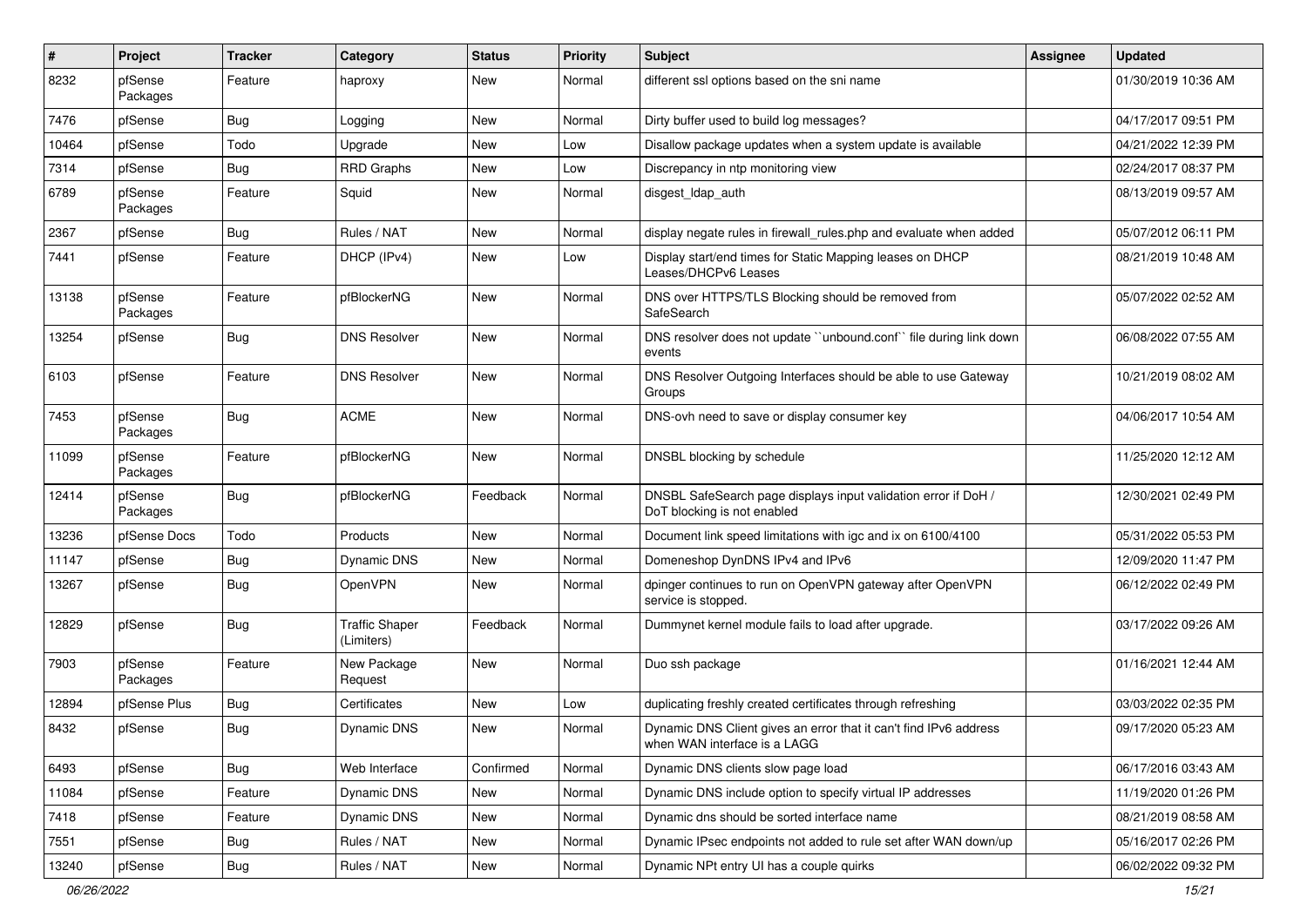| #     | Project             | <b>Tracker</b> | Category                 | <b>Status</b> | Priority | <b>Subject</b>                                                                                 | Assignee | <b>Updated</b>      |
|-------|---------------------|----------------|--------------------------|---------------|----------|------------------------------------------------------------------------------------------------|----------|---------------------|
| 986   | pfSense             | Feature        | Web Interface            | <b>New</b>    | Normal   | Dynamic states view                                                                            |          | 02/06/2016 04:58 AM |
| 11963 | pfSense<br>Packages | Feature        | <b>FRR</b>               | New           | Normal   | Dynamically change OSPF interface costs on selected interfaces on<br><b>CARP</b> event         |          | 05/26/2021 04:13 AM |
| 12308 | pfSense<br>Packages | Feature        | New Package<br>Request   | <b>New</b>    | Normal   | Dynamicaly Update Firewall Aliases from OpenVPN LDAP Group<br>membership of the connected user |          | 08/27/2021 12:51 AM |
| 7292  | pfSense             | Feature        | Dynamic DNS              | New           | Normal   | DynamicDNS configuration does not sync to HA secondary                                         |          | 02/21/2017 04:56 PM |
| 9664  | pfSense             | <b>Bug</b>     | <b>Dynamic DNS</b>       | <b>New</b>    | Normal   | DynDNS and Dual-wan problem with CloudFlare (works with No-Ip)                                 |          | 08/03/2019 10:00 AM |
| 9805  | pfSense             | Bug            | Dynamic DNS              | New           | Normal   | dynDNS cloudflare multiple entries                                                             |          | 10/02/2019 04:51 PM |
| 11980 | pfSense<br>Packages | Bug            | FreeRADIUS               | Feedback      | Normal   | EAP does not work with SQL backend                                                             |          | 07/21/2021 07:24 AM |
| 8474  | pfSense             | Feature        | <b>High Availability</b> | New           | Low      | Easier Conversion to HA Pair from Existing Non-HA Firewall                                     |          | 04/19/2018 11:52 PM |
| 12705 | pfSense             | Bug            | <b>IPsec</b>             | Incomplete    | Normal   | ECDSA certificate does not work for IPSec VPN phase 1                                          |          | 01/24/2022 03:22 PM |
| 7085  | pfSense             | Feature        | Rules / NAT              | <b>New</b>    | Normal   | <b>Edit Firewall Rules Seperator</b>                                                           |          | 09/10/2017 09:15 AM |
| 3465  | pfSense             | Bug            | Traffic Shaper (ALTQ)    | New           | Normal   | Editing Traffic Shaper queues causes status queues.php error                                   |          | 02/19/2014 01:53 AM |
| 10467 | pfSense             | Feature        | <b>Notifications</b>     | New           | Very Low | Email alert functionality for system health                                                    |          | 05/21/2020 06:02 AM |
| 13224 | pfSense             | <b>Bug</b>     | <b>Notifications</b>     | <b>New</b>    | Normal   | Email notification flood when UPS (NUT) and WAN send<br>notifications                          |          | 05/27/2022 01:58 AM |
| 4128  | pfSense             | Feature        | Notifications            | <b>New</b>    | Normal   | Email notification webgui configuration                                                        |          | 11/18/2021 12:48 PM |
| 10718 | pfSense             | Feature        | Notifications            | New           | Normal   | Email notifications - add new field to enter a from: name                                      |          | 07/01/2020 09:08 AM |
| 11567 | pfSense<br>Packages | Feature        | Mail report              | New           | Normal   | Email report add a note filed request                                                          |          | 02/27/2021 03:44 PM |
| 8570  | pfSense             | <b>Bug</b>     | <b>XML Parser</b>        | New           | Normal   | Empty (dn)shaper config gets populated with newline                                            |          | 08/20/2019 02:45 PM |
| 6647  | pfSense             | Todo           | Web Interface            | New           | Very Low | <b>Enable Additional Security Headers</b>                                                      |          | 05/14/2021 01:09 AM |
| 3793  | pfSense             | Feature        | Rules / NAT              | New           | Normal   | Enable external authentication support for rules                                               |          | 08/05/2014 01:09 PM |
| 9704  | pfSense<br>Packages | Feature        | FreeRADIUS               | New           | Normal   | Enable filter_username                                                                         |          | 08/27/2019 12:07 PM |
| 13227 | pfSense             | Feature        | <b>IPsec</b>             | New           | High     | Enable IPSec Virtual IP Pool assignment by Radius for Mobile<br>Users - SIMPLE FIX             |          | 05/27/2022 10:15 AM |
| 9544  | pfSense             | Feature        | Routing                  | New           | Normal   | Enable RADIX MPATH                                                                             |          | 04/21/2022 12:39 PM |
| 13219 | pfSense             | Feature        | <b>Captive Portal</b>    | New           | Very Low | Enable/Disable single voucher roll                                                             |          | 05/26/2022 08:14 AM |
| 8050  | pfSense             | <b>Bug</b>     | Interfaces               | New           | High     | Enabling bridge while interfaces have link freezes console                                     |          | 11/03/2017 04:38 PM |
| 11414 | pfSense<br>Packages | <b>Bug</b>     | pfBlockerNG              | New           | Normal   | Enabling feed "Public DNS4 all" breaks some Google services                                    |          | 02/13/2021 02:46 AM |
| 13288 | pfSense             | <b>Bug</b>     | Configuration<br>Backend | New           | Normal   | Encode FreeRADIUS Custom Options                                                               |          | 06/20/2022 10:36 AM |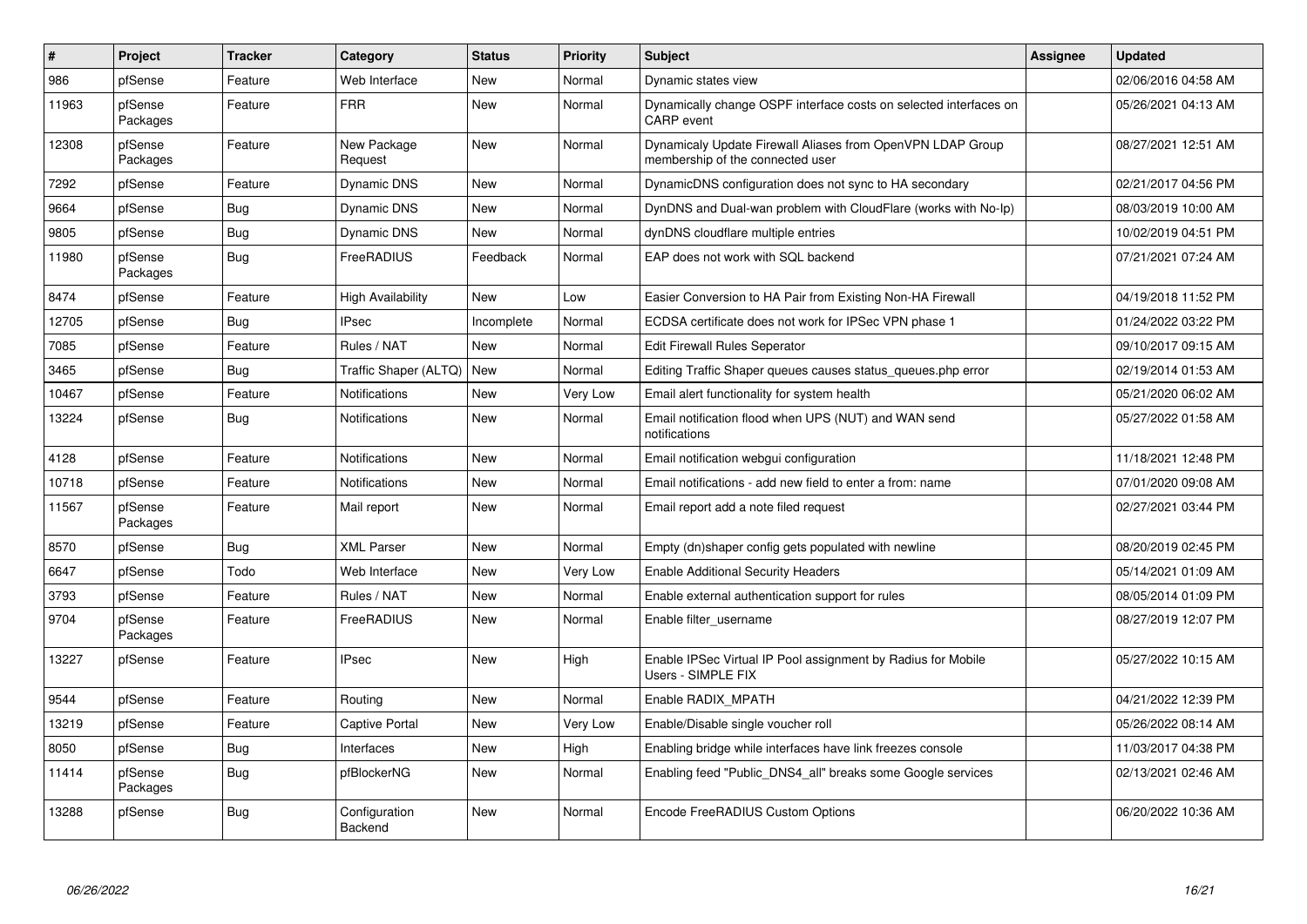| #     | Project             | <b>Tracker</b> | Category                 | <b>Status</b>                 | <b>Priority</b> | <b>Subject</b>                                                                                                                  | <b>Assignee</b> | <b>Updated</b>      |
|-------|---------------------|----------------|--------------------------|-------------------------------|-----------------|---------------------------------------------------------------------------------------------------------------------------------|-----------------|---------------------|
| 13287 | pfSense             | Feature        | Configuration<br>Backend | New                           | Normal          | Encode OpenVPN Custom Options                                                                                                   |                 | 06/20/2022 10:33 AM |
| 7977  | pfSense             | <b>Bug</b>     | Translations             | New                           | Normal          | English text shown in stead of translated text (Routing - Gateway<br>groups - edit)                                             |                 | 08/21/2019 11:28 AM |
| 13242 | pfSense             | Feature        | Gateway Monitoring       | <b>New</b>                    | Normal          | Enhancements to static route creation/deletion for dpinger monitor<br><b>IPs</b>                                                |                 | 06/03/2022 11:20 AM |
| 13280 | pfSense             | <b>Bug</b>     | Unknown                  | New                           | Normal          | Entries duplicated in /boot/loader.conf                                                                                         |                 | 06/19/2022 11:11 AM |
| 13068 | pfSense             | <b>Bug</b>     | Aliases / Tables         | <b>New</b>                    | Normal          | Error loading rules when URL Table IPs content is empty                                                                         |                 | 04/17/2022 09:07 PM |
| 8004  | pfSense             | <b>Bug</b>     | <b>NAT Reflection</b>    | New                           | Normal          | Error notice for a deleted NAT that had a RULE or an existing NAT<br>which is claimed to have no NAT port                       |                 | 10/24/2017 06:39 PM |
| 9690  | pfSense             | <b>Bug</b>     | Interfaces               | New                           | Normal          | Ethernet flow control should be disabled by default                                                                             |                 | 08/19/2019 06:45 PM |
| 9241  | pfSense             | <b>Bug</b>     | Interfaces               | New                           | Normal          | Ethernet link cycles up/down if "auto-negotiate" is explicitly selected<br>in interface configuration                           |                 | 12/31/2018 08:36 PM |
| 12848 | pfSense             | Feature        | <b>Dynamic DNS</b>       | <b>New</b>                    | Normal          | Evaluation of the DynDNS "Result Match" string                                                                                  |                 | 02/22/2022 02:01 AM |
| 11440 | pfSense             | Feature        | Web Interface            | New                           | Low             | Expand collapsed sections by clicking anywhere on header                                                                        |                 | 10/28/2021 01:35 PM |
| 8316  | pfSense             | Feature        | Rules / NAT              | New                           | Low             | expiration date when creating new rules                                                                                         |                 | 08/21/2019 09:11 AM |
| 2774  | pfSense             | Feature        | DHCP (IPv4)              | New                           | Normal          | Extend DHCP Pools code to allow using different subnets                                                                         |                 | 08/19/2019 10:27 AM |
| 12519 | pfSense             | <b>Bug</b>     | Authentication           | New                           | Normal          | Fail authentication using special character in password via the<br><b>LDAP</b> connector                                        |                 | 11/12/2021 07:39 AM |
| 7956  | pfSense             | Feature        | Web Interface            | <b>New</b>                    | Normal          | Favicon able to match GUI colour setting?                                                                                       |                 | 10/17/2017 06:36 AM |
| 13165 | pfSense             | Feature        | Dashboard                | <b>Pull Request</b><br>Review | Normal          | Feat: live update for Services dashboard widget                                                                                 |                 | 05/15/2022 01:48 AM |
| 7449  | pfSense<br>Packages | Feature        | OpenVPN Client<br>Export | <b>New</b>                    | Normal          | feature request for openvpn-client-export package, add the support<br>for openvpn up and down script, for mapping network drive |                 | 08/06/2019 05:06 PM |
| 11921 | pfSense             | Feature        | <b>DNS Resolver</b>      | New                           | Very Low        | Feature Request: Compile unbound with EDNS Client Subnet (ECS)<br>module (--enable-subnet)                                      |                 | 05/14/2021 07:29 AM |
| 13199 | pfSense<br>Packages | Feature        | pfBlockerNG              | <b>New</b>                    | Normal          | Feed groups should not have the first listing in the group bar                                                                  |                 | 05/23/2022 06:03 AM |
| 12402 | pfSense Docs        | Todo           | Configuration            | <b>New</b>                    | Normal          | Feedback on Configuration - Advanced Configuration Options -<br><b>Notifications</b>                                            |                 | 09/24/2021 12:46 AM |
| 12268 | pfSense Docs        | Todo           | <b>Firewall Rules</b>    | <b>New</b>                    | Normal          | Feedback on Firewall - Aliases                                                                                                  |                 | 08/17/2021 12:55 AM |
| 12770 | pfSense Docs        | Todo           | <b>Firewall Rules</b>    | New                           | Normal          | Feedback on Firewall — Configuring firewall rules                                                                               |                 | 06/25/2022 03:25 PM |
| 12237 | pfSense Docs        | Todo           | Hardware                 | New                           | Normal          | Feedback on Hardware - Hardware Tuning and Troubleshooting                                                                      |                 | 08/10/2021 03:13 AM |
| 12659 | pfSense Docs        | Todo           | Hardware                 | New                           | Normal          | Feedback on Hardware - Hardware Tuning and Troubleshooting -<br>Flow Control for ix                                             |                 | 01/16/2022 10:22 AM |
| 12411 | pfSense Docs        | Todo           | High Availability        | <b>New</b>                    | Normal          | Feedback on High Availability - pfSense XML-RPC Config Sync<br>Overview                                                         |                 | 09/29/2021 10:39 AM |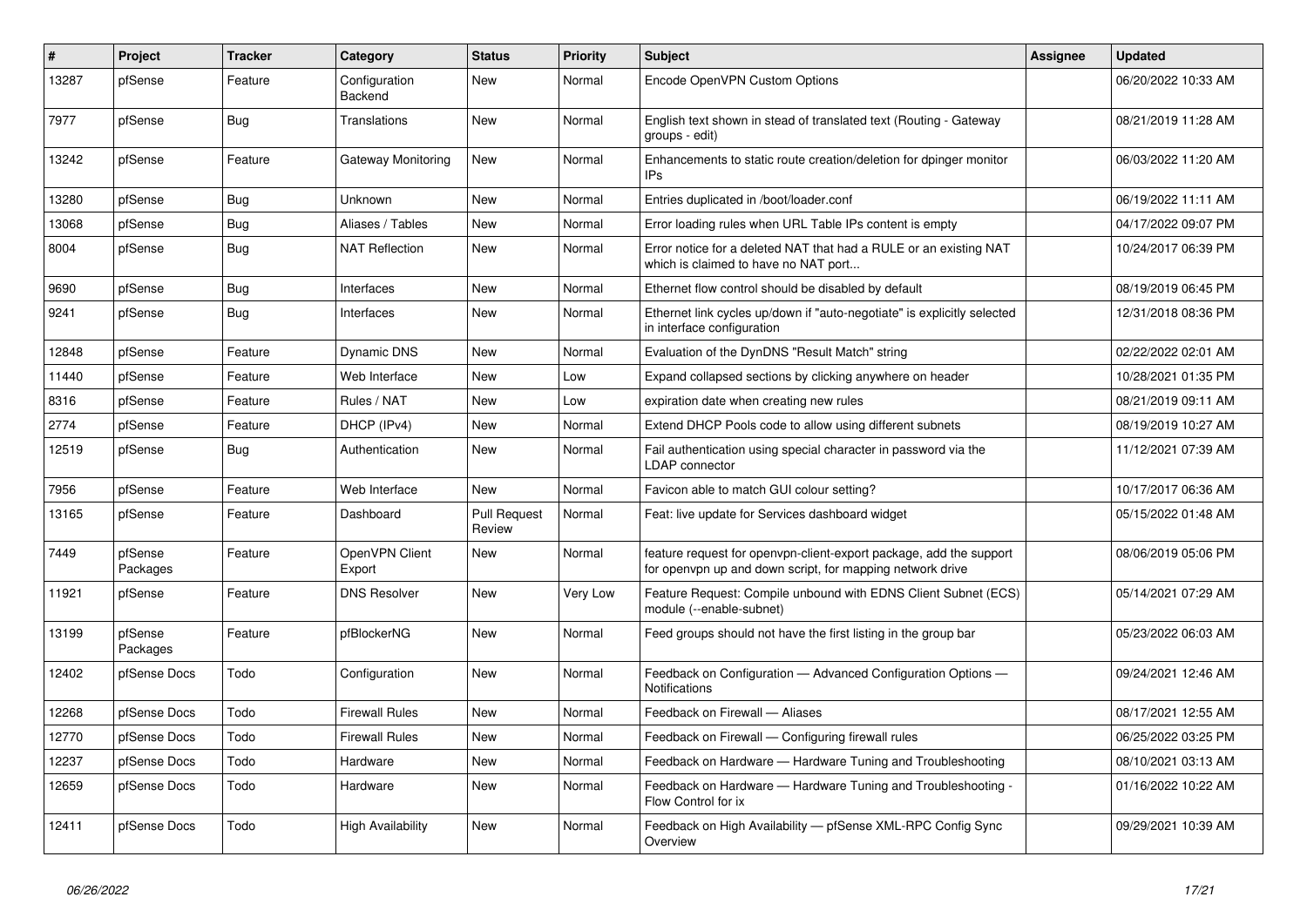| ∦     | Project             | <b>Tracker</b> | Category                 | <b>Status</b> | <b>Priority</b> | Subject                                                                                                     | Assignee | <b>Updated</b>      |
|-------|---------------------|----------------|--------------------------|---------------|-----------------|-------------------------------------------------------------------------------------------------------------|----------|---------------------|
| 11648 | pfSense Docs        | Todo           | Packages                 | New           | Normal          | Feedback on Packages - AWS VPC Wizard - pfSense Plus<br><b>Configuration Details</b>                        |          | 03/10/2021 06:30 AM |
| 11026 | pfSense<br>Packages | Feature        | FreeRADIUS               | <b>New</b>    | Low             | Feedback on Packages - FreeRADIUS package                                                                   |          | 11/02/2020 07:21 AM |
| 11944 | pfSense Docs        | Todo           | Packages                 | New           | Normal          | Feedback on Packages - FRR Package - Bidirectional<br><b>Forwarding Detection</b>                           |          | 05/21/2021 12:57 AM |
| 12395 | pfSense Docs        | Todo           | Packages                 | New           | Normal          | Feedback on Packages - FRR Package - Border Gateway<br>Protocol - BGP Required Information                  |          | 09/21/2021 04:32 PM |
| 12098 | pfSense Docs        | Correction     | Configuration            | New           | Normal          | Feedback on pfSense Configuration Recipes - Accessing a<br>CPE/Modem from Inside the Firewall               |          | 07/02/2021 02:30 AM |
| 12787 | pfSense Docs        | Todo           | <b>IPsec</b>             | New           | Normal          | Feedback on pfSense Configuration Recipes - Routing Internet<br>Traffic Through a Site-to-Site IPsec Tunnel |          | 02/11/2022 11:28 PM |
| 12883 | pfSense Docs        | Todo           | <b>DNS</b>               | <b>New</b>    | Normal          | Feedback on Services - DNS Resolver - Host Overrides                                                        |          | 02/28/2022 07:54 PM |
| 12063 | pfSense Docs        | Todo           | Dynamic DNS              | New           | Normal          | Feedback on Services - Dynamic DNS - Configuring RFC 2136<br>Dynamic DNS updates                            |          | 06/18/2021 06:24 PM |
| 11714 | pfSense Docs        | New Content    | <b>High Availability</b> | New           | Normal          | Feedback on Troubleshooting - Troubleshooting High Availability<br><b>DHCP Failover</b>                     |          | 03/21/2021 05:58 PM |
| 11227 | pfSense<br>Packages | Feature        | pfBlockerNG              | New           | Normal          | Feeds update                                                                                                |          | 01/07/2021 12:11 AM |
| 11178 | pfSense<br>Packages | Feature        | Filer                    | New           | Normal          | Filer do not ask what to do with previous filename                                                          |          | 12/31/2020 02:45 AM |
| 10426 | pfSense<br>Packages | <b>Bug</b>     | Filer                    | Feedback      | Normal          | Filer must validate that File name is uniq                                                                  |          | 04/20/2022 11:02 AM |
| 11235 | pfSense<br>Packages | <b>Bug</b>     | Filer                    | New           | Normal          | Filer run script when "state" unchanged                                                                     |          | 01/08/2021 07:24 AM |
| 5658  | pfSense             | Bug            | <b>Captive Portal</b>    | Confirmed     | Low             | Files with the same name cannot be uploaded to multiple captive<br>portal zones                             |          | 12/18/2015 07:19 PM |
| 13067 | pfSense             | <b>Bug</b>     | <b>FilterDNS</b>         | <b>New</b>    | Normal          | filterdns resolve interval is twice the intended value                                                      |          | 04/17/2022 07:45 PM |
| 12056 | pfSense             | Bug            | Logging                  | New           | Normal          | Filterlog says "Unknown Option %u"                                                                          |          | 06/18/2021 05:51 AM |
| 10493 | pfSense             | <b>Bug</b>     | <b>IPsec</b>             | <b>New</b>    | Normal          | filter_get_vpns_list() issues                                                                               |          | 05/06/2020 01:07 AM |
| 10290 | pfSense             | Feature        | Aliases / Tables         | New           | Very Low        | Firewall Aliases Add button on top of list                                                                  |          | 07/10/2021 01:03 PM |
| 12667 | pfSense<br>Packages | <b>Bug</b>     | WireGuard                | New           | Normal          | Firewall Crashed After Upgrading Wireguard                                                                  |          | 01/07/2022 09:18 AM |
| 13045 | pfSense<br>Packages | Bug            | WireGuard                | New           | Normal          | Firewall floating rules ignore WireGuard traffic                                                            |          | 04/11/2022 09:40 AM |
| 12857 | pfSense             | Bug            | Gateways                 | New           | Normal          | Firewall gateway goes away when making changes to Bridge0<br>device                                         |          | 02/27/2022 11:20 AM |
| 10701 | pfSense             | <b>Bug</b>     | Web Interface            | New           | Very Low        | Firewall Log too wide with Rule Description Column                                                          |          | 06/25/2020 07:36 AM |
| 11566 | pfSense             | Bug            | Web Interface            | New           | Low             | Firewall Maximum Table Entries "default size" is whatever is entered                                        |          | 02/27/2021 10:01 AM |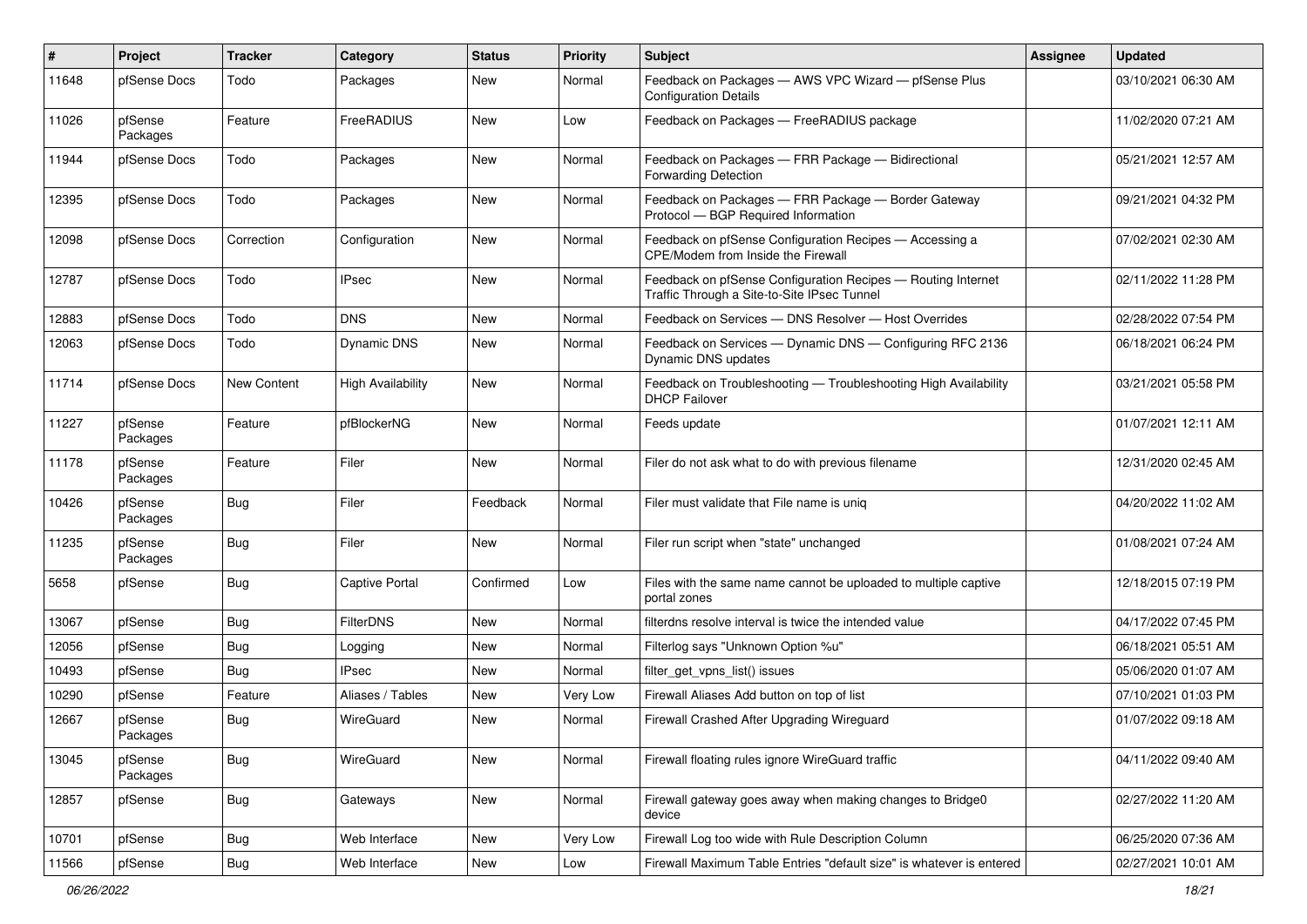| $\pmb{\#}$ | Project             | <b>Tracker</b> | Category                | <b>Status</b>                 | Priority        | <b>Subject</b>                                                                                                                                              | Assignee | <b>Updated</b>      |
|------------|---------------------|----------------|-------------------------|-------------------------------|-----------------|-------------------------------------------------------------------------------------------------------------------------------------------------------------|----------|---------------------|
| 13144      | pfSense             | Bug            | Rules / NAT             | <b>New</b>                    | <b>Very Low</b> | Firewall rule entries can get out of sync when entries are deleted<br>while other administrators are editing entries simultaneously                         |          | 05/10/2022 07:26 AM |
| 7373       | pfSense             | Bug            | Rules / NAT             | <b>New</b>                    | Normal          | Firewall schedules GUI needs to be redone from scratch                                                                                                      |          | 08/21/2019 08:56 AM |
| 13051      | pfSense             | <b>Bug</b>     | Traffic Shaper (ALTQ)   | New                           | Normal          | Firewall traffic shaper by interface selection unknow                                                                                                       |          | 04/12/2022 07:03 AM |
| 8270       | pfSense             | Todo           | Web Interface           | New                           | Very Low        | Fix grammatically erroneous repetition                                                                                                                      |          | 01/11/2018 08:19 AM |
| 11589      | pfSense             | Feature        | <b>Traffic Graphs</b>   | <b>Pull Request</b><br>Review | Low             | Fix iftop experimental traffic fetcher, unify and improve output style                                                                                      |          | 03/03/2021 03:30 PM |
| 11232      | pfSense             | <b>Bug</b>     | <b>Operating System</b> | <b>New</b>                    | Normal          | Fix pfSense_fsync                                                                                                                                           |          | 01/08/2021 08:53 AM |
| 10503      | pfSense<br>Packages | Bug            | <b>FRR</b>              | <b>New</b>                    | Normal          | Flapping any GW in multi-WAN influences restating all IPsec tunnels<br>in FRR which leads to dropping all IPsec VTI static routes and<br>related BGP issues |          | 05/08/2020 07:51 PM |
| 13161      | pfSense             | Feature        | Web Interface           | <b>New</b>                    | Very Low        | FLASH PORT'S LED button, to help quickly find port that need to be<br>connected to patch&cable                                                              |          | 05/14/2022 06:35 AM |
| 13046      | pfSense             | Bug            | Rules / NAT             | <b>New</b>                    | Normal          | Floating rule applied to IPv6 interface with a SLAAC DHCPv6<br>gateway reports error on boot                                                                |          | 04/11/2022 09:50 AM |
| 6627       | pfSense             | Bug            | Rules / NAT             | New                           | Normal          | floating tab match rules ignore quick action so should be removed                                                                                           |          | 07/18/2016 02:15 PM |
| 8752       | pfSense<br>Packages | Bug            | squidguard              | <b>New</b>                    | Normal          | For SquidGuard in "Common ACL" menu "Target Rules List"<br>"access" option always stays with default value '---' for my Target<br>category                  |          | 08/06/2018 05:53 AM |
| 7934       | pfSense             | Feature        | Dashboard               | <b>New</b>                    | Very Low        | format support phone# for international use                                                                                                                 |          | 10/12/2017 04:38 PM |
| 11522      | pfSense<br>Packages | <b>Bug</b>     | Zabbix                  | New                           | Normal          | fping6 error                                                                                                                                                |          | 02/24/2021 07:13 AM |
| 8589       | pfSense<br>Packages | <b>Bug</b>     | FreeRADIUS              | New                           | Normal          | FreeRadius 0.15.5 2 ignoring tunnelled-reply=no                                                                                                             |          | 02/18/2019 03:40 PM |
| 8513       | pfSense<br>Packages | Bug            | FreeRADIUS              | New                           | High            | Freeradius 3.x Idap problem                                                                                                                                 |          | 02/18/2019 05:22 PM |
| 10695      | pfSense<br>Packages | <b>Bug</b>     | FreeRADIUS              | <b>New</b>                    | Normal          | FreeRadius Accounting skipping MBs after reboot due to power<br>down                                                                                        |          | 06/24/2020 04:49 AM |
| 8031       | pfSense<br>Packages | Feature        | FreeRADIUS              | <b>New</b>                    | Normal          | FreeRADIUS copy entry function                                                                                                                              |          | 08/16/2019 01:01 PM |
| 11534      | pfSense<br>Packages | Regression     | FreeRADIUS              | <b>New</b>                    | High            | FreeRADIUS EAP anonymous connection forbidden out-of-tunnel                                                                                                 |          | 07/14/2021 02:32 AM |
| 4506       | pfSense<br>Packages | Feature        | FreeRADIUS              | <b>New</b>                    | Normal          | FreeRADIUS groups/hunt groups                                                                                                                               |          | 03/10/2015 08:51 PM |
| 12982      | pfSense<br>Packages | <b>Bug</b>     | FreeRADIUS              | New                           | Normal          | FreeRadius RadReply table entries missing from pf                                                                                                           |          | 06/19/2022 05:38 PM |
| 11802      | pfSense<br>Packages | <b>Bug</b>     | FreeRADIUS              | <b>New</b>                    | Normal          | FreeRADIUS sync                                                                                                                                             |          | 05/10/2021 04:18 AM |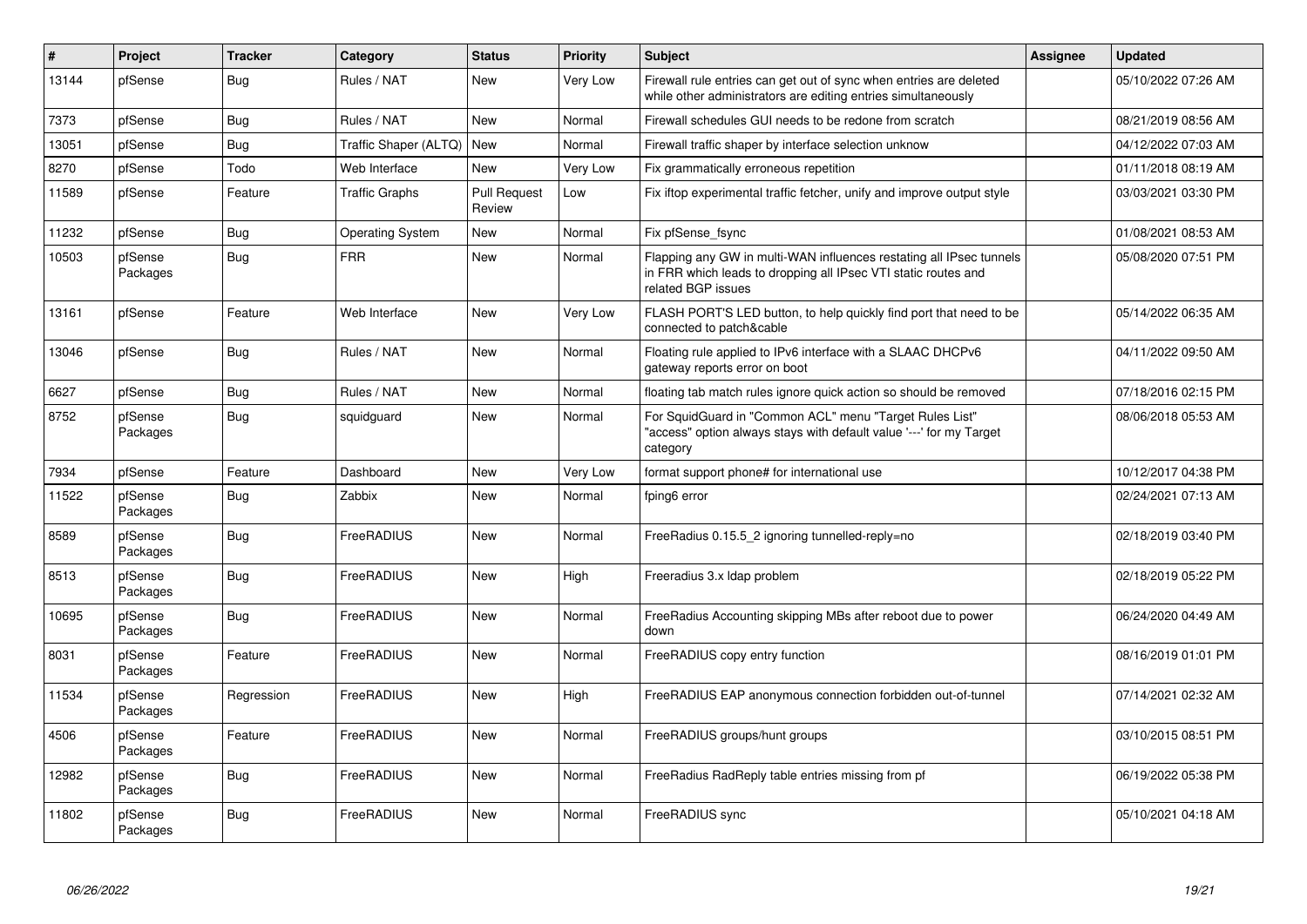| $\vert$ # | <b>Project</b>      | <b>Tracker</b> | Category                  | <b>Status</b>                 | <b>Priority</b> | <b>Subject</b>                                                                                                                                                          | Assignee | Updated             |
|-----------|---------------------|----------------|---------------------------|-------------------------------|-----------------|-------------------------------------------------------------------------------------------------------------------------------------------------------------------------|----------|---------------------|
| 12742     | pfSense<br>Packages | Bug            | FreeRADIUS                | Feedback                      | Normal          | freeRADIUS virtual-server-default: modules dailycounter,<br>monthlycounter, noresetcounter, expire_on_login in authorize<br>section prevent virtual server from loading |          | 03/01/2022 12:45 PM |
| 12126     | pfSense<br>Packages | Bug            | FreeRADIUS                | <b>New</b>                    | Normal          | freeradius3 0.15.7_31                                                                                                                                                   |          | 10/11/2021 08:21 AM |
| 10935     | pfSense<br>Packages | Bug            | <b>FRR</b>                | New                           | Normal          | FRR 0.6.7-6 - BGPD service recycled IPv6 without Route Map                                                                                                              |          | 12/30/2020 05:00 PM |
| 10516     | pfSense<br>Packages | <b>Bug</b>     | <b>FRR</b>                | <b>New</b>                    | Normal          | <b>FRR Access list</b>                                                                                                                                                  |          | 12/06/2020 11:02 PM |
| 11841     | pfSense<br>Packages | <b>Bug</b>     | <b>FRR</b>                | New                           | Normal          | FRR access lists default bahavior changed to permit by default                                                                                                          |          | 04/22/2021 09:52 AM |
| 12951     | pfSense<br>Packages | Bug            | <b>FRR</b>                | Feedback                      | Normal          | FRR cannot remove IPv6 routes                                                                                                                                           |          | 03/22/2022 09:24 PM |
| 11650     | pfSense<br>Packages | <b>Bug</b>     | <b>FRR</b>                | <b>New</b>                    | Very Low        | FRR configuration broken on restore of manually edited FRR config<br>sections                                                                                           |          | 03/10/2021 08:50 AM |
| 11377     | pfSense<br>Packages | Bug            | <b>FRR</b>                | <b>Pull Request</b><br>Review | Normal          | <b>FRR</b> deinstall                                                                                                                                                    |          | 03/10/2021 08:21 AM |
| 11936     | pfSense<br>Packages | Bug            | <b>FRR</b>                | Incomplete                    | High            | FRR does not connect BGP when using password                                                                                                                            |          | 05/19/2021 08:12 AM |
| 12889     | pfSense<br>Packages | Feature        | <b>FRR</b>                | New                           | Normal          | FRR GUI add set ipv6 next-hop global                                                                                                                                    |          | 03/02/2022 06:10 AM |
| 11835     | pfSense<br>Packages | <b>Bug</b>     | <b>FRR</b>                | <b>New</b>                    | Normal          | FRR OSPF redistributed connected routes disappearing                                                                                                                    |          | 04/22/2021 07:11 AM |
| 11158     | pfSense<br>Packages | <b>Bug</b>     | <b>FRR</b>                | <b>New</b>                    | High            | <b>FRR Prefix Lists</b>                                                                                                                                                 |          | 12/30/2020 04:55 PM |
| 8547      | pfSense<br>Packages | Feature        | New Package<br>Request    | New                           | Normal          | fwknop Port Knocking Package                                                                                                                                            |          | 02/08/2021 12:17 PM |
| 8743      | pfSense             | Todo           | Gateways                  | New                           | Low             | Gateway Groups page should list gateways in tier order                                                                                                                  |          | 08/14/2019 12:16 PM |
| 11960     | pfSense             | Bug            | <b>Gateway Monitoring</b> | Feedback                      | Normal          | Gateway Monitoring Traffic Goes Out Default Gateway                                                                                                                     |          | 12/20/2021 05:43 AM |
| 7671      | pfSense             | Feature        | Gateway Monitoring        | New                           | Normal          | Gateway Monitoring Via Custom Script or Telnet.                                                                                                                         |          | 09/18/2020 02:59 PM |
| 3312      | pfSense             | Bug            | <b>IPsec</b>              | New                           | Normal          | Gateway on IPsec rules is not functional in pf                                                                                                                          |          | 01/28/2020 10:09 PM |
| 8343      | pfSense             | Bug            | Gateways                  | New                           | Normal          | Gateway Routes (Default Routes) not removed in Kernel when<br>removed from GUI                                                                                          |          | 05/14/2020 01:22 AM |
| 12534     | pfSense Plus        | Feature        | Hardware / Drivers        | New                           | Normal          | Generate a ISO Image for Remote Restore of pfSense Plus on the<br>XG-1537 and 1541 units with IPMI                                                                      |          | 05/30/2022 10:28 AM |
| 7289      | pfSense             | <b>Bug</b>     | Certificates              | New                           | Low             | Generating 4096bit Certificate                                                                                                                                          |          | 08/14/2019 09:56 AM |
| 7821      | pfSense             | Bug            | DHCP (IPv6)               | <b>New</b>                    | Normal          | GIF does not support broadcast                                                                                                                                          |          | 08/29/2017 10:50 AM |
| 11872     | pfSense             | <b>Bug</b>     | Interfaces                | New                           | Normal          | gif interfaces reporting incorrect traffic counters                                                                                                                     |          | 12/30/2021 04:00 AM |